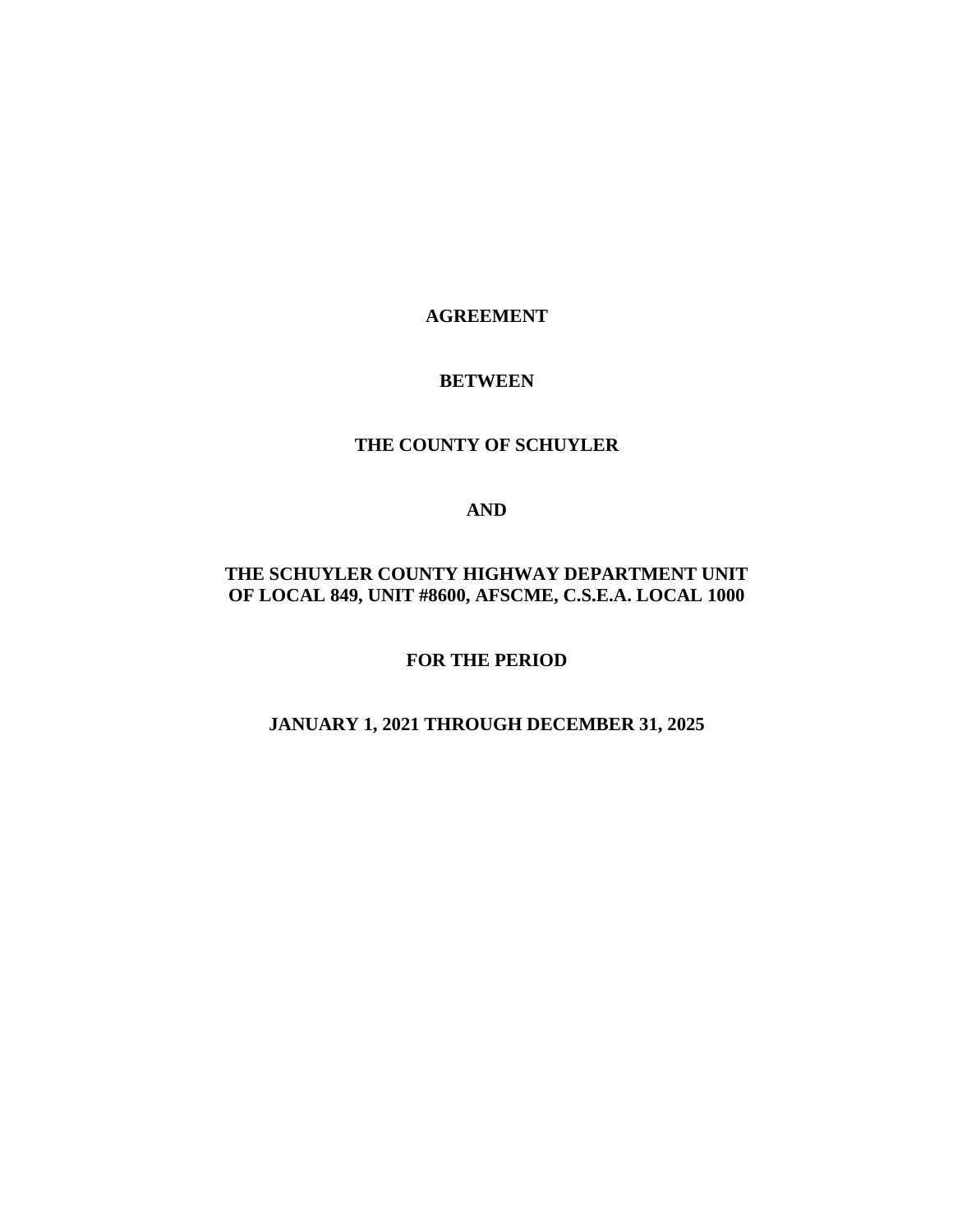| <b>ARTICLE</b> | <b>PAGE</b>    |
|----------------|----------------|
|                | 1              |
|                | 1              |
|                | 2              |
|                | $\overline{4}$ |
|                | $\overline{4}$ |
|                | 5              |
|                | 8              |
|                | 9              |
|                | 10             |
|                | 10             |
|                | 11             |
|                | 11             |
|                | 13             |
|                | 14             |
|                | 14             |
|                | 15             |
|                | 15             |
|                | 15             |
|                | 17             |
|                | 18             |
|                | 18             |
|                | 19             |
|                | 19             |
|                | 19             |
|                | 19             |
|                | 20             |
|                | 20             |
|                | 20             |
|                | 21             |
|                | Exhibit I      |

# **INDEX**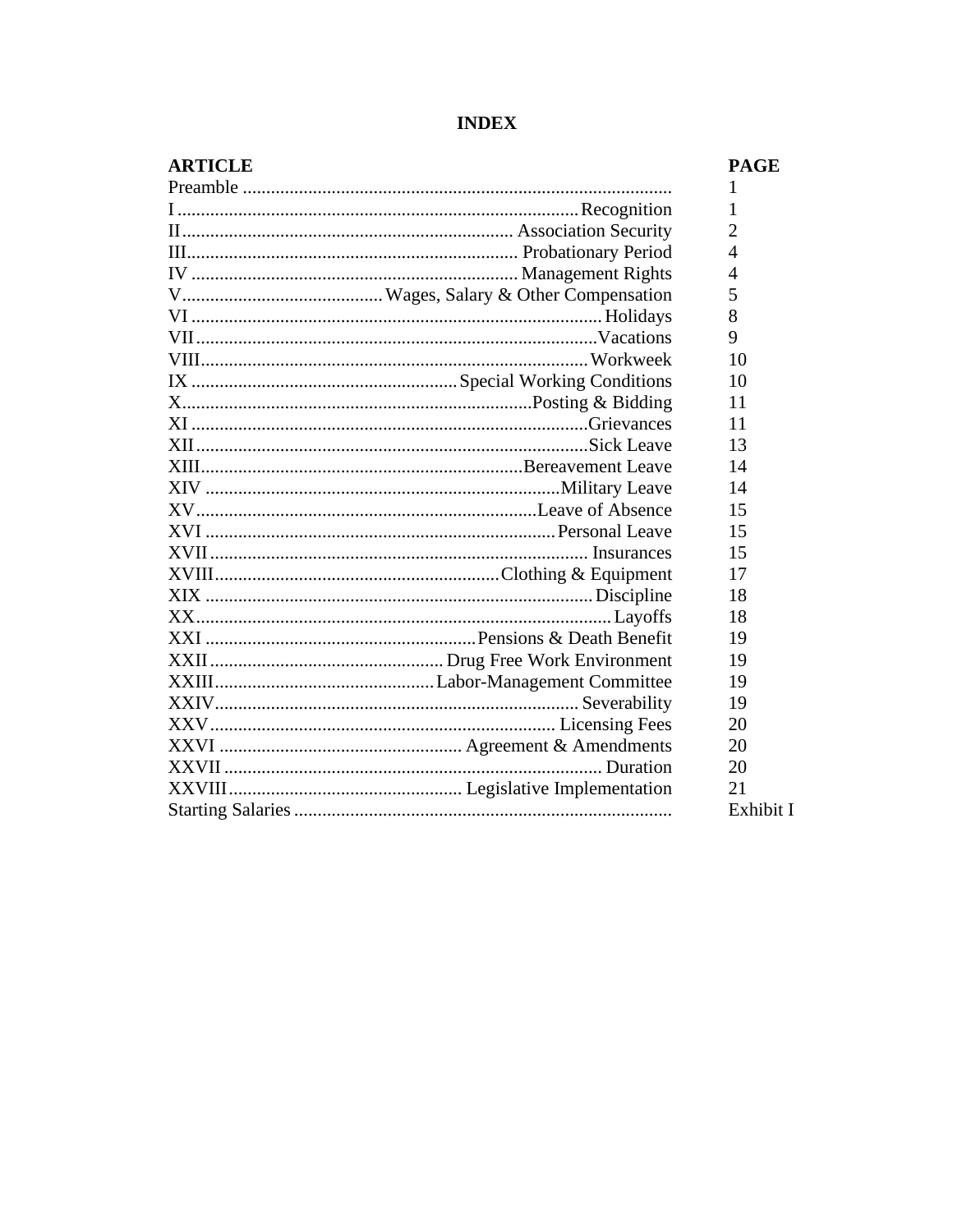#### **PREAMBLE**

This Agreement, effective the first day of January, 2015 by and between the County of Schuyler, a municipal corporation organized and existing under and by virtue of the laws of the State of New York and being a political subdivision thereof with post office address Watkins Glen, New York (hereinafter called "Employer") and the Schuyler County Highway Department Unit of Local 849, Unit #8600, AFSCME, C.S.E.A. Local 1000, an organization organized for the benefit of the employees of the County of Schuyler Highway Department with post office address Watkins Glen, New York (hereinafter called "Association").

## **ARTICLE I RECOGNITION**

## 1. Bargaining Unit

The Employer hereby recognizes the Association as the exclusive negotiating agent of all the employees of the Schuyler County Highway Department with the exception of the County Highway Superintendent, Deputy County Highway Superintendent, Administrative Assistant and Information Processing Specialist.

#### 2. Obligations of the Association

The Association expressly agrees, as a condition of the recognition contained in this Article, not to discriminate in representation of all the employees within the unit, whether members of the Association or not, or to engage in a strike, slowdown or other work stoppage, or to instigate, encourage or condone the same.

## 3. Obligations of the Employer and Association

In the administration of this Agreement, the Employer and the Association agree not to discriminate against employees on the basis of sex, age, race, color, religion, creed, national origins, physical or mental disability, marital status, genetic predisposition or carrier status, veteran status, disabled veteran status, or status as a member of any other protected group or activity.

## 4. Definition of "Temporary" and "Seasonal" Employees

Temporary employees shall be defined according to New York State Civil Service Law Section 64, as set forth below. A temporary appointment may be made for a period not exceeding three months when the need for such service is important and urgent. A temporary appointment may be made for a period exceeding three months under the following circumstances only:

a. When an employee is on leave of absence from his/her position, a temporary appointment to such position may be made for a period not exceeding the authorized duration of such leave of absence as prescribed by statute or rule;

b. A temporary appointment may be made for a period not exceeding six months when it is found by the Employer's Personnel officer, upon due inquiry, that the position to which such appointment is proposed will not continue in existence for a longer period; provided, however, that where a temporary appointment is made to a position originally expected to exist for no longer than six months and it subsequently develops that such position will remain in existence beyond such six-month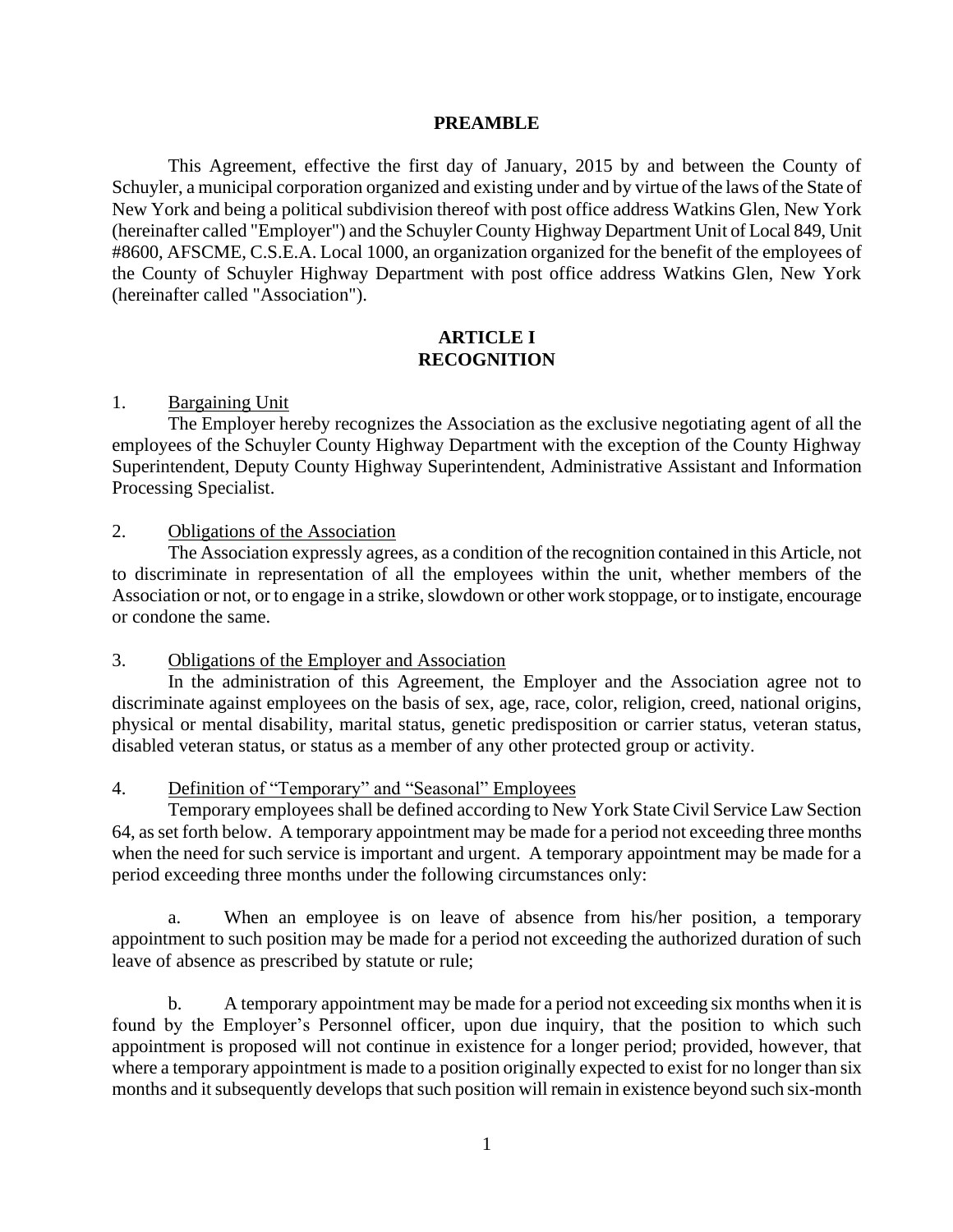period, such temporary appointment may be extended, with the approval of the Employer's Personnel Officer, for a further period not to exceed an additional six months.

Seasonal employees shall be defined as a person hired for less than 190 days to fill a position where the nature of the service is such that it is not continuous throughout the year but recurs in each successive year.

"Temporary" and "Seasonal" employees shall be excluded from the bargaining unit and shall receive no benefits under this Agreement, other than those benefits that are statutory.

## 5. Definition of "Part-Time" Employees

"Part-Time" employees shall be defined as employees whose employment or combination of employments in a civil division in which such an individual works fifty percent (50%) or less of the time prescribed as a normal workweek by the appropriate government body or other appropriate authority of the civil division.

"Part-Time" employees shall not be entitled to any of the following benefits pursuant to the terms of this Agreement either in whole or in part:

- a. Longevity Credit
- b. Health Insurance
- c. The Vacation Benefits and the Leaves provided herein.

It is not the Employer's intent to replace full-time employees with part-time positions.

## **ARTICLE II ASSOCIATION SECURITY**

## 1. Dues and Agency Shop Deduction

The Civil Service Employees Association, Inc. shall have exclusive rights to payroll deduction of dues, and Association sponsored insurance and benefit program premiums for employees covered by this Agreement. Such dues, and premiums shall be remitted to the Civil Service Employees Association, Inc., 143 Washington Avenue, Albany, New York 12210, on a payroll period basis.

The Employer agrees to submit to the Civil Service Employees Association, Inc., 143 Washington Avenue, Albany, New York 12210, each payroll period, a list itemizing the deductions of each employee.

The Association shall indemnify the Employer and any representatives of it and hold the Employer and any of its employees and officers harmless against any and all claims, demands, suits or other forms of liability that may arise out of, or by reason of any action taken by the employer or any of its representatives for the purpose of complying with provision of state law mandating that an agency fee deduction be made from the wages of those members of the bargaining unit who choose not to be Association members. In addition, the Association shall reimburse the Employer for any and all legal expenses associated with the defense of any such claim, demand or suit.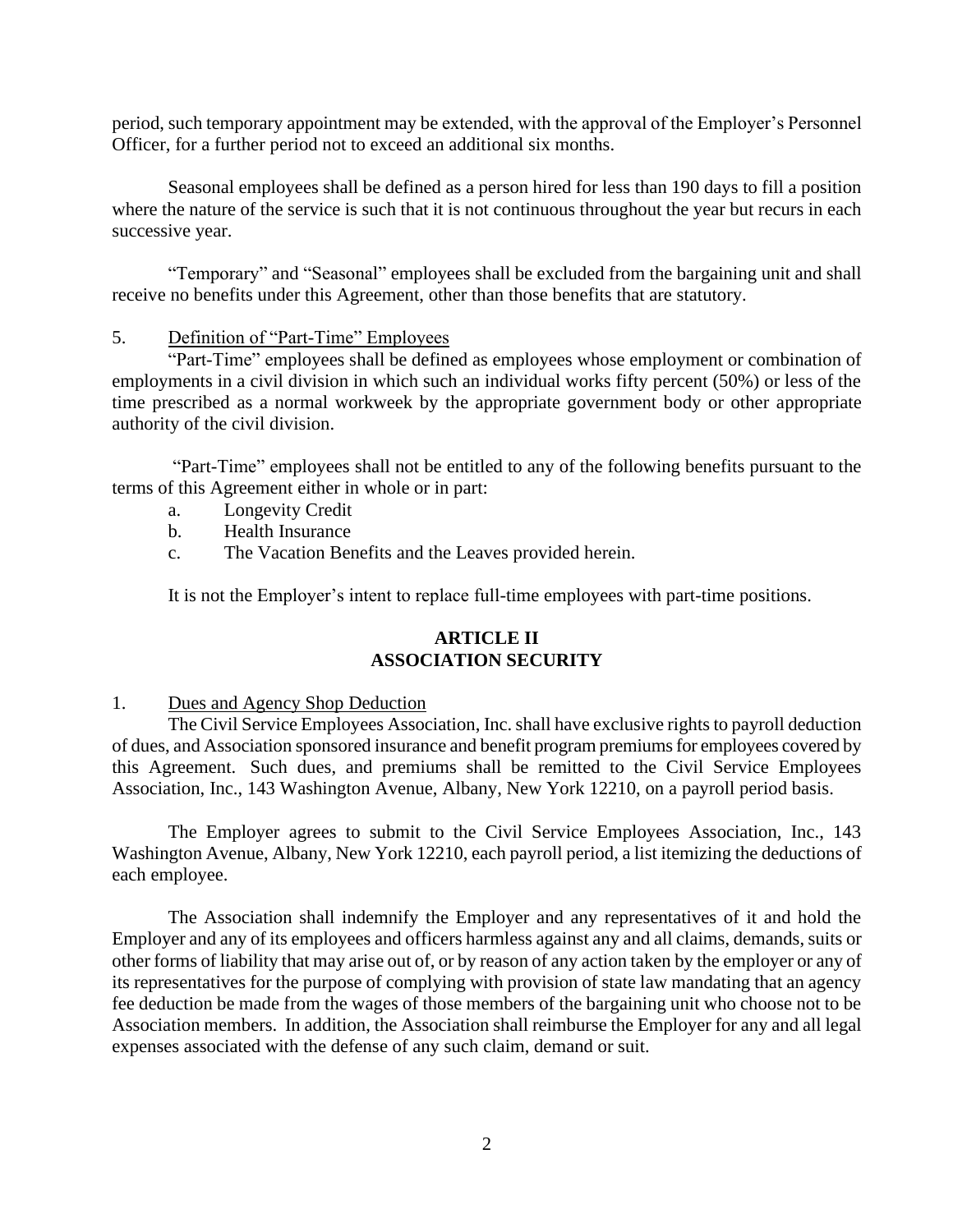## 2. Discrimination

Membership in the Association shall be voluntary, and the Employer agrees that there shall be no discrimination, interference, restraint or coercion by the Employer or any of its agents against any employee because of his/her membership in the Association or because of any lawful activities on behalf of the Association and his/her fellow members.

# 3. Association Business

The Association may designate one or more delegates who will be given a leave of absence without pay up to a total of ten (10) days (the total of ten (10) days to be shared by all such delegates) in each calendar year to attend conventions or meetings of the Association, if such days are regularly scheduled work days of the designated delegate. The Association may designate up to two (2) delegates to attend other conventions and regional meetings of the Association, and with the approval of the Department Head and the County Administrator such delegates shall be given leaves of absence up to two (2) days to attend such meetings without pay.

The Association may designate three (3) paid delegates to serve as a negotiation committee and such employees will be paid for attending contract negotiation sessions during their normal working hours.

The President of the Employees unit, or in his/her absence his/her designee, shall be permitted time off without loss of pay, where that does not interfere with his/her work assignment, to attend a grievance meeting with the Employer or the grievant(s), or to handle business directly related to this Agreement which cannot reasonably be handled outside regular working hours. Following prior notification to his/her Department Head or his/her designee, time off under these conditions shall not be unreasonably denied.

# 4. Bulletin Boards

The Employer agrees to provide access to the Employer's bulletin boards in its various departments for the posting of notices by the Association. The Association agrees that no political or controversial material shall be posted on such bulletin boards and that any item to be posted which is outside the realm of the business of the Association shall be approved by the County Administrator before posting. In addition, the Employer agrees to provide an additional bulletin board in the Highway Garage for the sole use of the Association.

## 5. Insurance Program

The Association shall have the right to designate a representative of the Association's Life and Health, Group Automobile and Group Home-Owners insurance program to visit the employees covered under this Agreement on the job for the purpose of providing this protection and servicing claims provided, however, the appropriate supervisor is notified and total assurance is given him that no inordinate interruption in the work of the employee will be involved.

## 6. Field Representative

The Association field representative may for purposes of administering this Agreement meet with employees on the job, provided the appropriate supervisors are informed and no inordinate interruption of work is caused by such meeting.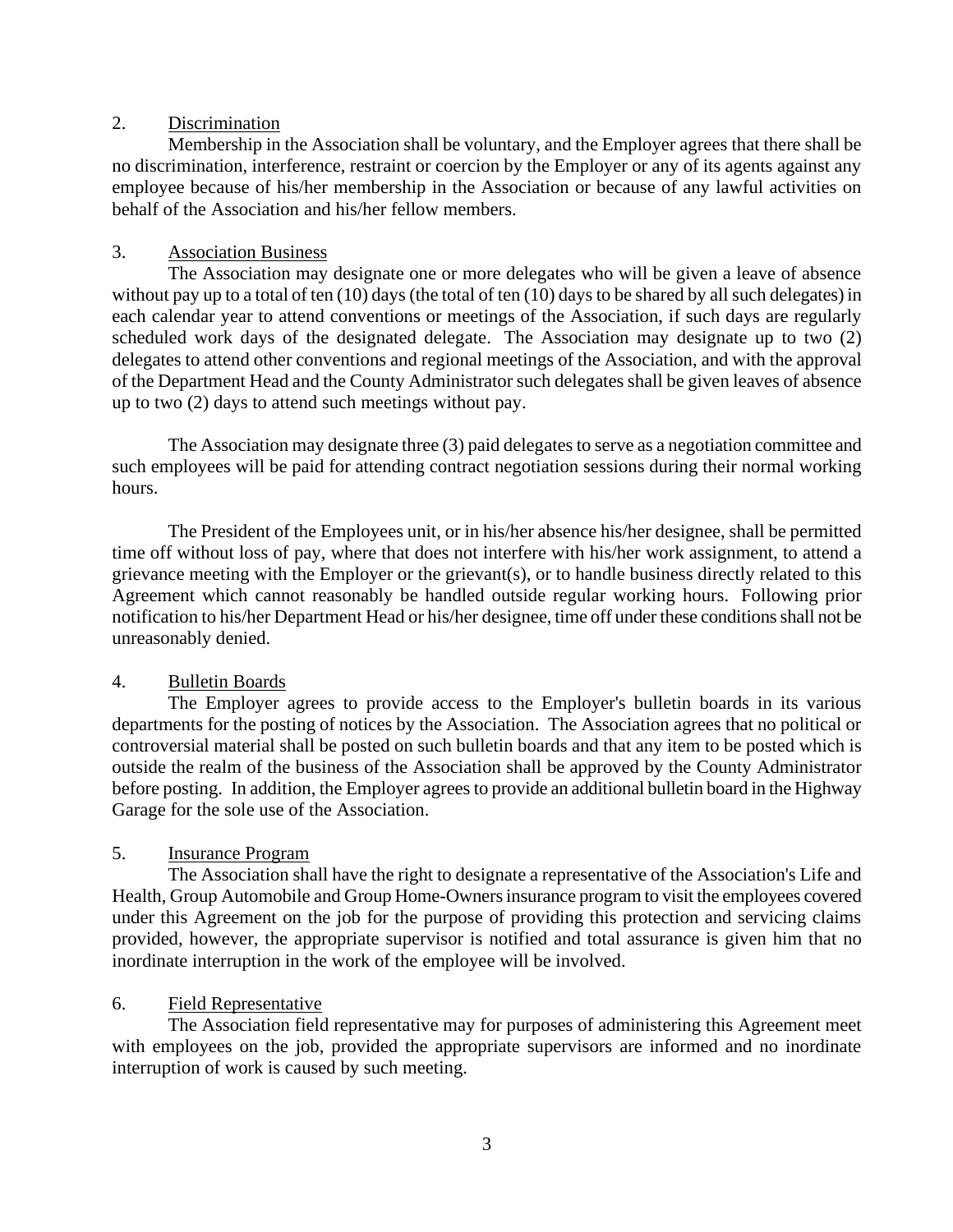#### 7. Present Benefits

Employees shall retain all present conditions of employment that are not specifically changed herein.

#### 8. Employee Information

The Unit President is to be provided with a list of employees' names and the departments in which they are employed, who are covered by this Agreement, with new or terminated employees to be shown on a quarterly basis. This shall be provided by the Human Resources Department via a Salary Schedule. The Unit President also is to be provided with a copy of the printout which shows dues deductions by employee and which is routinely mailed to Albany. The list and the printout are to be provided by the Schuyler County Treasurer's Department. The County shall notify in writing the CSEA Labor Relations Specialist and the Unit President or their designees within thirty (30) days of the first day of employment the name of any new employee who is an employee of the bargaining unit together with the department in which they work in and the name of the department head. CSEA will be given a reasonable amount of time to meet with the new employee to explain CSEA membership, services and programs.

#### **ARTICLE III PROBATIONARY PERIOD**

Employees receiving a permanent appointment in the non-competitive, exempt or labor class shall serve a probationary term as established by the local Civil Service Rule XIV. The local Civil Service Rules and Regulations may be amended from time to time, at the discretion of the Employer's Personnel Officer. Probationary employees may be discharged in the sole discretion of the Employer and without recourse to this Agreement.

## **ARTICLE IV MANAGEMENT RIGHTS**

1. The Employer retains the sole right to manage its business and services and to direct the working force, including the right to decide the number and location of its business and service operations, the business and service operations to be conducted and rendered, and the methods, processes and means used in operating its business and services, and the control of the buildings, real estate, materials, parts, tools, machinery and all equipment which may be used in the operation of its business or in supplying its services; to determine whether and to what extent the work required in operating its business and supplying its services shall be performed by employees covered by this Agreement; to maintain order and efficiency in all its departments and operations, including the sole right to discipline, suspend and discharge employees for cause; to hire, lay off, assign, transfer, promote and determine the starting and quitting time and the number of hours to be worked, subject only to such regulations governing the exercise of these rights as are expressly provided in this Agreement, or provided by law.

2. The above rights of the Employer are not all inclusive but indicate the type of matters or rights which belong to and are inherent to the Employer. Any and all rights, powers and authority the Employer had prior to entering this Agreement are retained by the Employer, except as expressly and specifically abridged, delegated, granted or modified by this Agreement.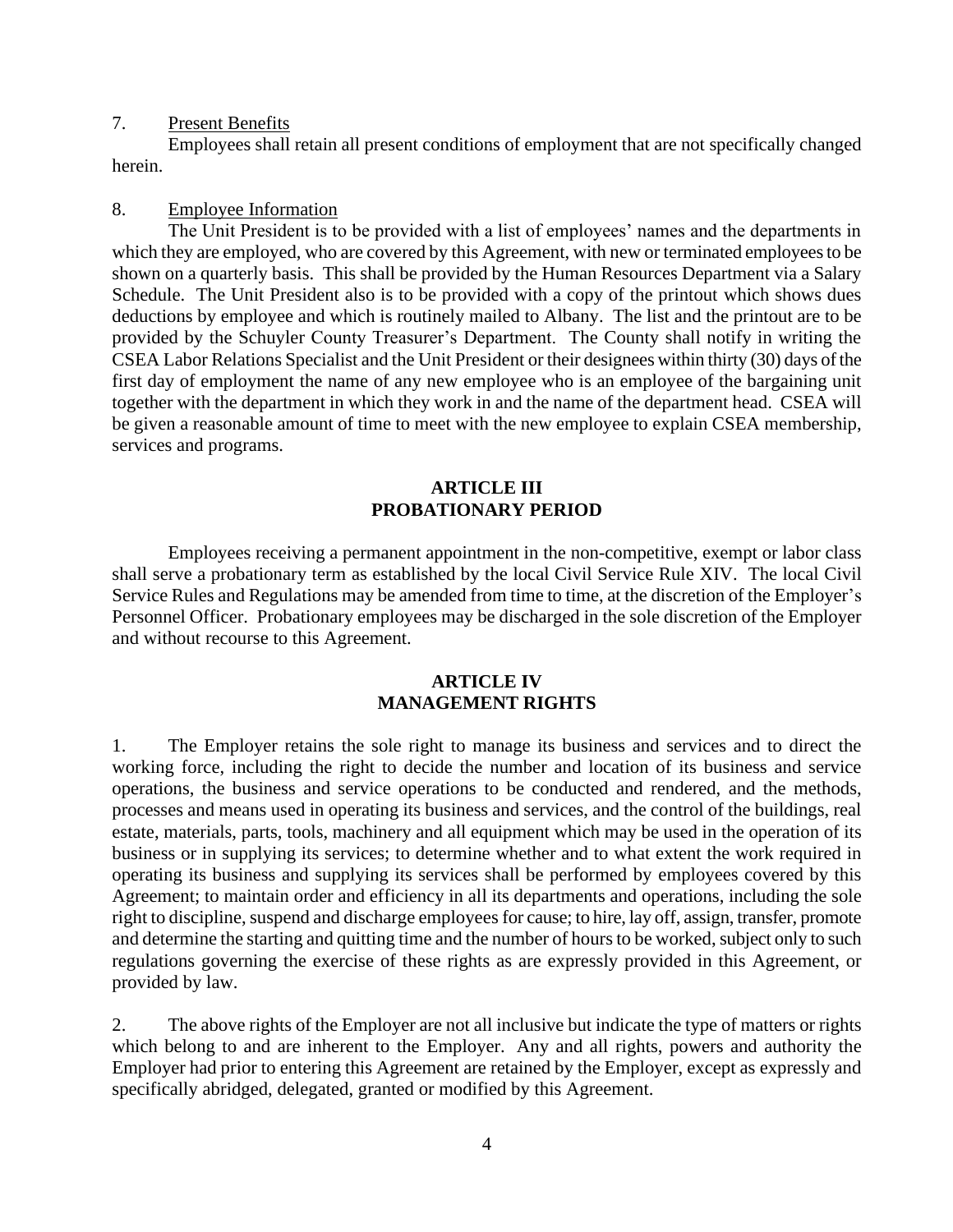#### **ARTICLE V WAGES, SALARY & OTHER COMPENSATION**

#### 1. Travel Mileage

Authorized travel mileage shall be paid at the prevailing IRS rate.

## 2. Longevity Credit

Each full-time unit employee, regardless of whether he has been assigned a new job or position title, shall be eligible to receive longevity credit. The longevity credit shall be based upon the employee's total number of full years of continuous full-time employment by the Employer commencing from his/her date of such employment to his/her respective longevity anniversary date. Effective January 1, 2021 there shall be no increase in longevity. Effective January 1, 2022 longevity increase shall be applied. Years of service shall accrue for 2021 for eligibility in 2022. A longevity credit shall be paid commencing January 1 of the year in which an employee becomes eligible for the credit, commencing with an employee having five (5) years employment and continuing with one (1) additional longevity credit for each additional five (5) years of employment in accordance with the following schedule:

| $(1)$ First Five $(5)$ Years  | .25 an hour |
|-------------------------------|-------------|
| (2) Second Five (5) Years     | .30 an hour |
| $(3)$ Third Five $(5)$ Years  | .30 an hour |
| $(4)$ Fourth Five $(5)$ Years | .30 an hour |
| $(5)$ Fifth Five $(5)$ Years  | .30an hour  |
| $(6)$ Sixth Five $(5)$ Years  | .30 an hour |
| (7) Seventh Five (5) Years    | .30 an hour |

All new employees hired after 7/1/2015 shall receive the following longevity credit:

| $(1)$ First Five $(5)$ Years  | .15 an hour |
|-------------------------------|-------------|
| (2) Second Five (5) Years     | .20 an hour |
| $(3)$ Third Five $(5)$ Years  | .20 an hour |
| $(4)$ Fourth Five $(5)$ Years | .20 an hour |
| $(5)$ Fifth $(5)$ Years       | .20 an hour |
| $(6)$ Sixth Five $(5)$ Years  | .25 an hour |
| (7) Seventh Five (5) Years    | .30 an hour |

## 3. Overtime

All paid time except Workers' Compensation and Disability shall be considered hours worked in calculating overtime rates.

a. Regular Overtime

All hours worked beyond 40 hours in any work week shall be compensated for at time and one-half. The option to take compensatory time in lieu of pay for all hours worked at time and one half will be the employees. Compensatory time may be taken in fifteen (15) minute increments. Those employees who elect compensatory time off in lieu of overtime pay may build a bank of one hundredtwenty (120) hours in any one calendar year. The bank of one hundred-twenty (120) hours may be used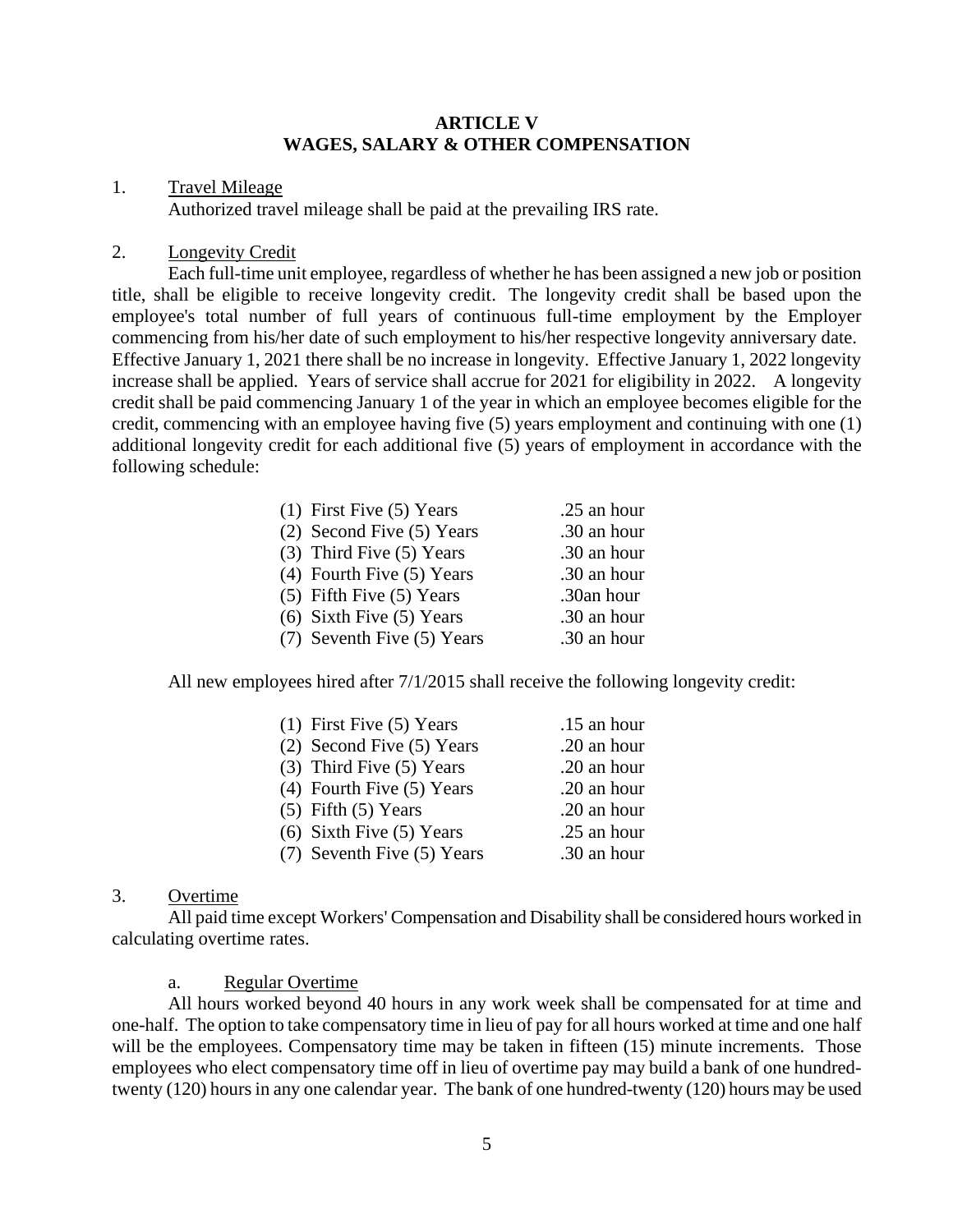at any time during the calendar year as time off. The bank may be reduced below one hundred-twenty (120) hours and employees may continuously build the bank to utilize compensatory time off during the calendar year. However, payment for compensatory time in the bank may only be cashed in one time. Employees may request payment of compensatory time no later than December  $1<sup>st</sup>$  by providing to their Department Head or his/her designee a request in writing. Payment shall be made the following pay period. Request for use of this time shall be made at least twenty-four (24) hours in advance and shall not be unreasonably withheld. Any unused and accumulated compensatory time remaining at the end of the calendar year shall be paid at the employee's regular rate of pay. Employees are permitted to carry over a maximum of eighty (80) hours from one year to the next but cannot exceed one hundredtwenty (120) hours of compensatory time. Compensatory time may be taken in fifteen (15) minute increments.

## b. Call Out Overtime

Call out Rotation – Call outs shall be made by the Superintendent or his/her designee. Call outs are made in order of seniority beginning with the most senior person and the next call out shall begin with the next person after the last call out and so on. Call out sheets shall be clearly documented and shall be posted and available to all the employees to see. If an employee misses a call out due to being sick, not available, no answer etc., the employee shall not be entitled to make up the missed call out. A call out to empty salt truck shall not be included in the rotation.

Hourly paid highway employees shall be paid time and one-half for employment pursuant to a "call out" as hereinafter defined. Such employee shall be paid overtime for at least three (3) hours regardless of the number of regular hours worked by such employee on the call out, his/her scheduled work day or work week.

"Call Out" shall mean that situation where an hourly highway employee is given written or verbal notice by his/her department head or other supervisor after said employee leaves his/her employment to work at other than scheduled hours.

"Scheduled Hours" shall mean those hours established, designated and changed by the County Highway Superintendent from time to time upon reasonable notice to highway employees.

c. Removal during and after hours, it is agreed that Highway Superintendent and/or the Deputy Highway Superintendent will offer call out overtime first to members of the CSEA Bargaining Unit in such numbers and for such hours to drive Class 3-8 trucks as is deemed appropriate by Highway Superintendent and/or the Deputy Highway Superintendent. The Highway Superintendent and/or the Deputy Highway Superintendent reserve their rights: (a) to operate other motor vehicles for Snow Removal; (b) to operate Class 3 and 4 trucks for snow removal when checking road conditions and/or in the event that members of the CSEA Bargaining Unit are unable or unwilling to respond to the call out; and (c) to operate Class 5-8 trucks, if needed.

In order to ensure that all eligible members are able to be contacted for call out overtime, it shall be required that each member provide their current telephone contact information (home and cell) to Highway Superintendent and the Deputy Highway Superintendent and their staff. Changes in telephone contact should be reported immediately by the member. A failure by the member to either answer the call out phone call from the Highway Superintendent and the Deputy Highway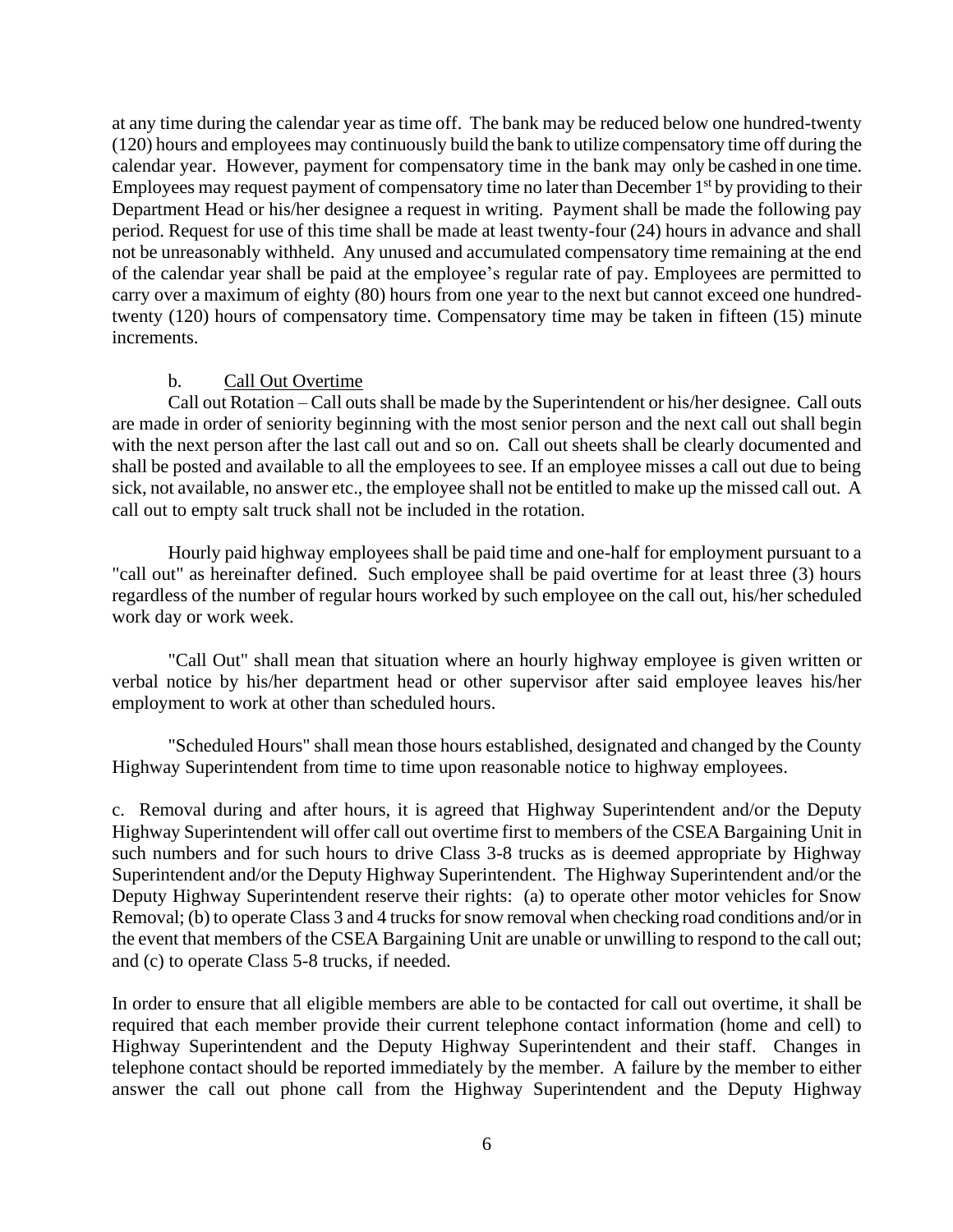Superintendent and/or to call back within fifteen (15) minutes of the phone call accepting the call out, will be deemed as the member is unavailable for the offered call out overtime.

|         | <b>Light Duty</b>         |              |
|---------|---------------------------|--------------|
| Class 3 | $10,0001b - 14,0001b$     | non CDL      |
| Class 4 | $14,001$ lb $- 16,000$ lb | non CDL      |
|         | Medium Duty               |              |
| Class 5 | 16,001lb - 19,500lb       | non CDL      |
| Class 6 | 19,501lb - 26,000lb       | non CDL      |
| Class 7 | $26,0011b - 33,0001b$     | CDL required |
|         | <b>Heavy Duty</b>         |              |
| Class 8 | 33,001lb and up           | CDL required |

# 4. Out of Title

An employee may be assigned temporarily to perform duties of a higher classification for not more than a one month period in an emergency situation. Temporary reassignment shall not be used to fill a vacant position and further, in no case shall it exceed thirty (30) days unless to cover for an incumbent on leave of absence. In the event such reassignment exceeds more than one (1) day in any pay period, the employee shall be compensated for such duties during the period the employee performs the same as the higher rate of pay with reference to the base salary of the higher grade. If such base salary of the higher grade is not equal to the employee's permanent position salary at the time, in such event the employee shall be paid at the first appropriate step of the higher grade which is an increase over their current salary.

5. Grades, Classification and Base Salaries

a. The schedules of hourly base wages for all full-time hourly highway employees attached to this Agreement as Exhibit 1 are adopted for the years 2021, 2022, 2023, 2024, and 2025 providing wage increases of 3.75%, 3.5%, 3.5%, 3.5%, and 3.5% respectively. Increase for 2021 shall be retroactive to January 1, 2021.

b. New employees shall be hired at the start rate and will move up one (1) step each January First following their initial hire. Any employee currently receiving a wage rate greater than the top rate on the wage schedule shall continue to receive his or her base wage rate and shall receive annual wage increases in the amounts set forth in Section 5a above.

c. All longevities are in addition to the above rates.

d. When an employee receives a promotion, the employee will receive their current salary plus the difference between the step rate of their current position and the same step rate of the new position.

Example: An employee is at Step 3 of their current position. Their salary will be determined by calculating the difference between their current salary at Step 3 and Step 3 of the new position. The difference shall be added to their current salary. For those employees who are past Step 5, Step 5 of the new position will be used for the calculation of the difference.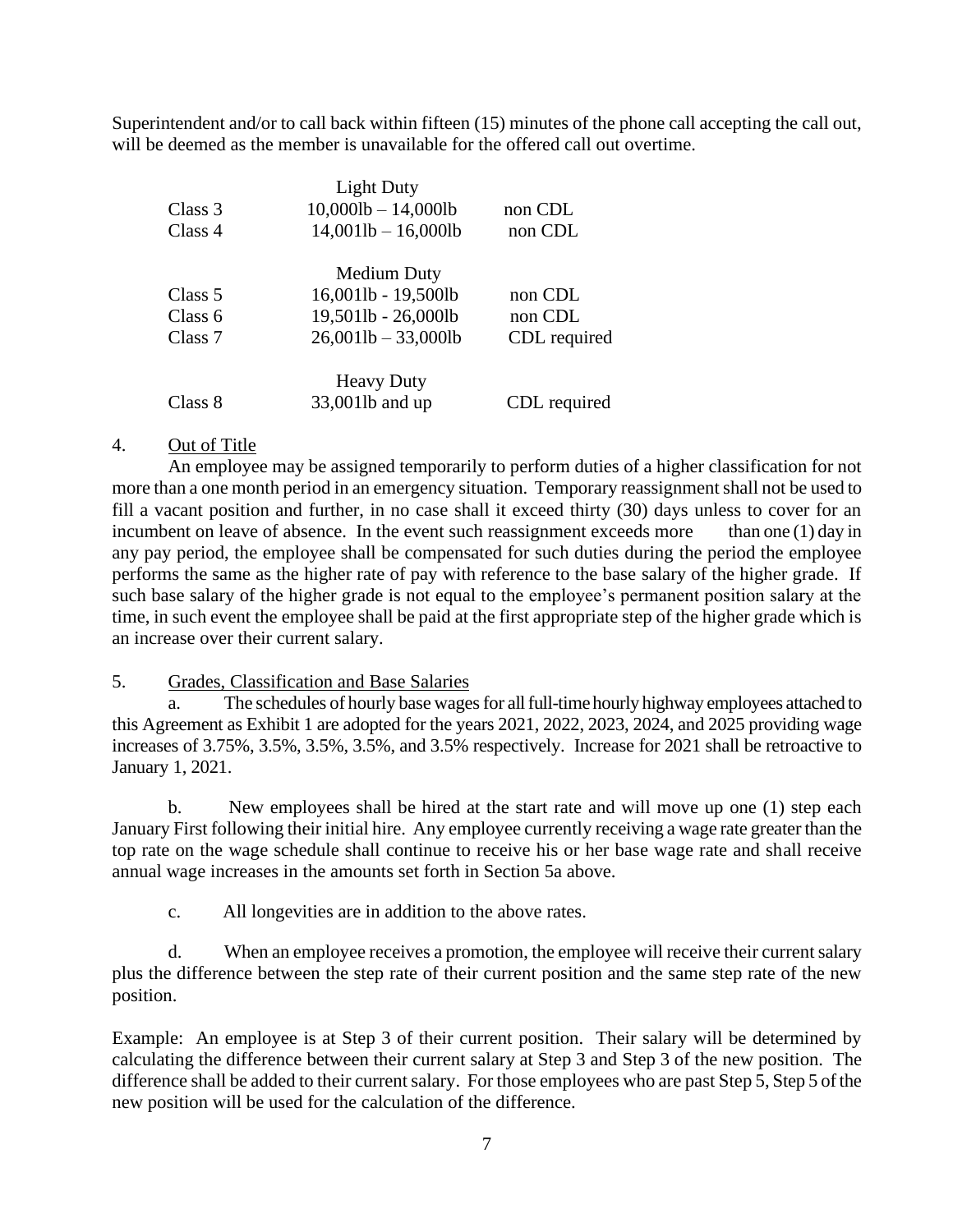e. Employees who are designated as Automotive Mechanic Foreperson and possess both of the following licenses shall be paid an additional \$.25 per hour:

- 1. Commercial Driver's License (CDL)
- 2. Heavy Equipment Mechanic License

f. A Foreperson who is on snow watch or on call for the weekend, commencing from 3:30 PM Friday until 11:59 PM Sunday, shall receive payment of one hundred-twenty dollars (\$120) in addition to call-out for checking roads and the calling-out of other employees. In the event of a designated holiday a foreperson is required to be on snow watch, commencing from 7:00 AM on the holiday to the following day at 7:00 AM the foreperson shall receive payment in the amount of sixty (\$60) dollars in addition to call-out for checking roads and the calling out of other employees.

# **ARTICLE VI HOLIDAYS**

1. The following days shall be designated paid holidays:

| New Year's Day              | Labor Day                  |
|-----------------------------|----------------------------|
| Martin Luther King, Jr. Day | Columbus Day               |
| President's Day             | <b>Veterans</b> Day        |
| Good Friday                 | Thanksgiving Day           |
| <b>Memorial Day</b>         | Day After Thanksgiving Day |
| Fourth of July              | Christmas Day              |

2. After successful completion of six (6) months of service, excluding absence from work for any reason, an employee shall be entitled to one (1) floating holiday which shall be scheduled with the approval of the Highway Superintendent upon at least twenty-four (24) hour's notice.

3. When a holiday falls on Saturday, the preceding Friday will be observed, where permitted by law. When a holiday falls on Sunday, or Saturday where it cannot be celebrated on Friday, the following Monday will be observed.

4. Holiday Pay: To be considered days worked in calculating overtime rates, such that any hourly employee who is required to work on a holiday shall receive double time and a half his/her normal rate for all hours worked during the twenty-four hour holiday period (midnight to midnight) except temporary and seasonal employees who shall receive only those benefits that are required by statute. (Will not receive normal pay in addition to double time and a half).

5. In the event an employee is called out on Easter Sunday, or any days designated as holidays herein above, the employee shall be entitled to pay at the rate of double time and one-half for all time worked, but shall be guaranteed the minimum call-out period as specified in Article V, 3b. herein, and such pay shall be in addition to the employee's regular holiday pay, for all hours not encompassing that employee's normal work day. Should the call-out take place during the employee's normal work hours, then the rate of pay for all hours of the call-out which fall during the regular work day shall be double time and one-half which includes the regular holiday pay. When a holiday as set forth in this Article, Paragraph 1 above, falls during the summer hours (10-hour, 4-day week), on a scheduled day off, the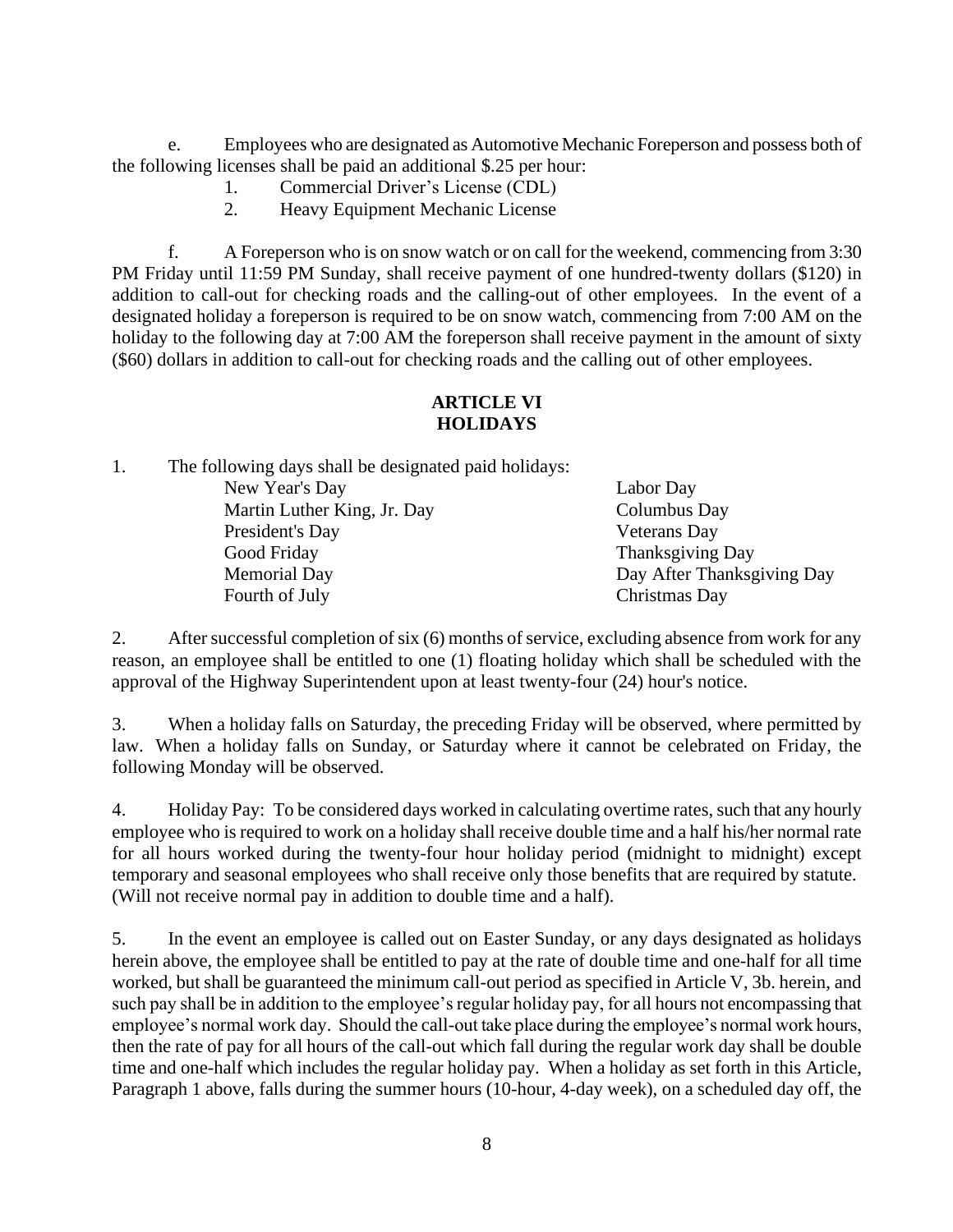employees shall receive one day of their four-day week off as the paid holiday.

6. Part-Time employees shall be eligible to receive holiday pay (subject to conditions set forth in this Article) for those holidays that fall on a part-time employee's regularly scheduled workday. The amount of such part-time employee's holiday pay shall be equal to the employee's hourly wage rate multiplied by the number of regularly scheduled working hours that the employee would have worked but for the holiday.

## **ARTICLE VII VACATIONS**

All employees covered by this Agreement shall be granted a paid vacation according to the following schedule:

1. After successful completion of six (6) months of service, excluding absence from work for any reason, a current employee shall be credited with four (4) hours of vacation time per month if the majority of the month is worked under an eight (8) hour work day or five (5) hours of vacation time per month if the majority of the month is worked under a ten (10) hour work day.

2. After the successful completion of six (6) months of employment, employees will accrue vacation according to the following schedules:

- After six (6) months of employment through the fifth (5th) year of continuous employment, six (6) hours per month.

- After five (5) years of continuous employment through ten (10) years of continuous employment, ten (10) hours per month.

- After ten (10) years of continuous employment through fifteen (15) years of continuous employment, twelve (12) hours per month.

- After fifteen (15) years of continuous employment, sixteen (16) hours per month.

If the Employer decides to utilize a work schedule of four (4) 10-hour days during the months of April through October, employees will accrue vacation according to the following schedule during those months.

- After six (6) months of employment through the fifth (5th) year of continuous employment, seven and one-half (7.5) hours per month.

- After five (5) years of continuous employment through ten (10) years of continuous employment, twelve and one-half (12.5) hours per month.

- After ten (10) years of continuous employment through fifteen (15) years of continuous employment, fifteen (15) hours per month.

- After fifteen (15) years of continuous employment, twenty (20) hours per month.

All new employees hired after  $7/1/15$  shall accrue vacation according to the following schedule:

- Six (6) months through five (5) years of continuous employment six (6) hours per month.

- After five (5) years of continuous employment through ten (10) years of continuous employment 8.33 hours per month.

- After ten (10) years of continuous employment through fifteen (15) years of continuous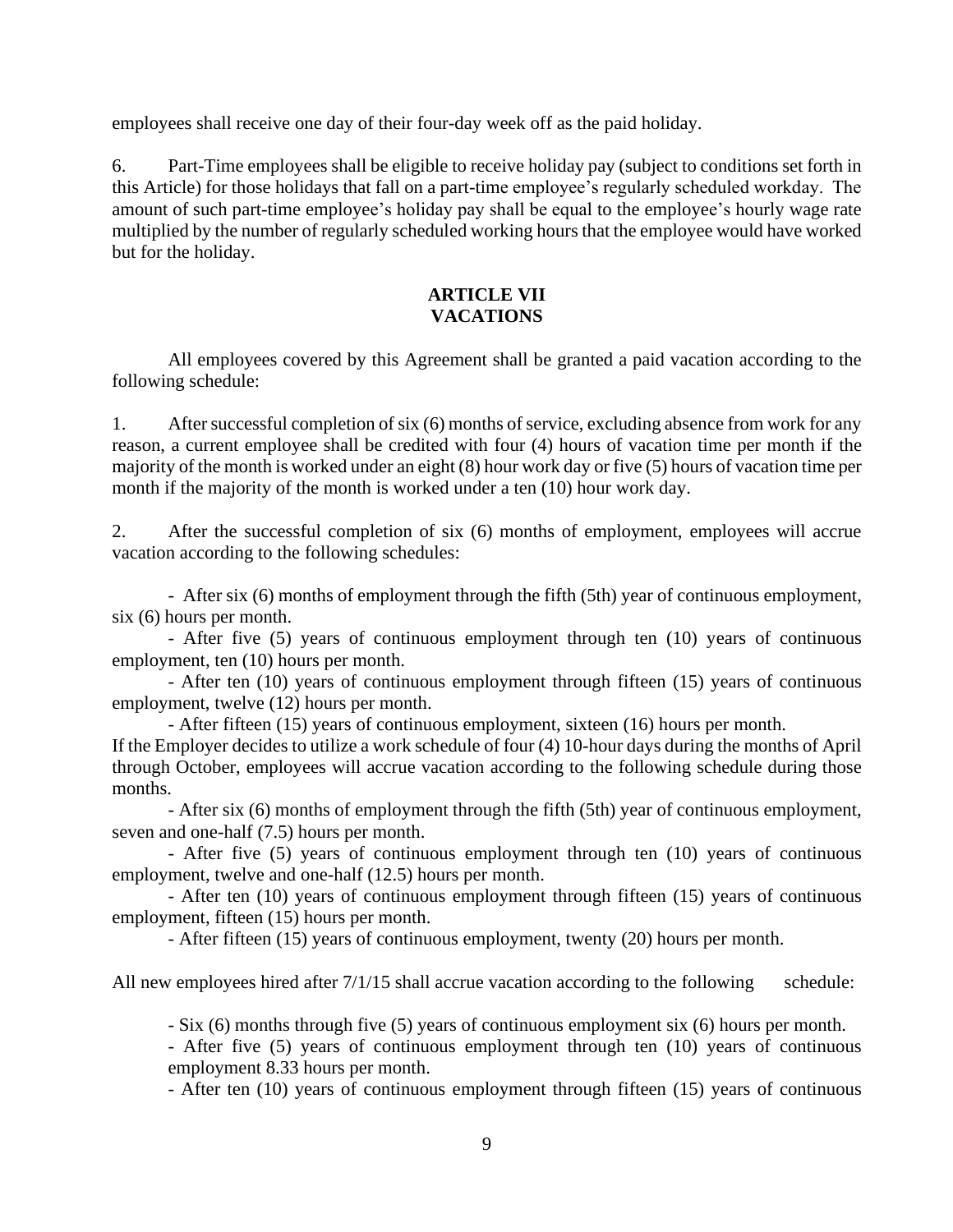employment ten (10) hours per month. - After fifteen (15) years of continuous employment twelve (12) hours per month.

3. The maximum accumulation of vacation time shall be three hundred twenty (320) hours.

4. An employee, to be eligible for vacation, must have worked ninety percent (90%) of his/her scheduled hours during the preceding month.

5. All paid time will be considered as time worked for the purpose of calculating vacation time.

6. Vacation time must be taken within twenty-four (24) months following its accrual and with the prior approval of the employee's department head may be taken in minimum segments of fifteen (15) minutes. Request and approval of vacation time to be had not less than twenty-four (24) hours prior to the vacation commencement. Vacation requests shall not be unreasonably denied and subject to the grievance procedure.

7. Vacation time accrual pursuant to this Agreement shall be computed from January 1, 1991.

8. The value of accumulated and unused vacation time of an employee shall be paid upon his/her death, retirement or termination of services to a maximum of 30 days.

9. During the month of November, an hourly employee may elect to receive a cash payment for up to forty (40) hours of accrued, unused vacation. To receive this cash payment, the employee must notify the Employer, in writing, of the employee's intent to convert vacation benefits. The employee shall receive the vacation buy-out in the second paycheck in December, less any payroll deductions.

# **ARTICLE VIII WORKWEEK**

The regular work week for hourly employees shall be forty (40) hours a week, Monday through Friday, with an unpaid one-half (1/2) hour lunch period typically between 11:00 AM – 1:00 PM but may change due to unforeseen circumstances.

## **ARTICLE IX SPECIAL WORKING CONDITIONS**

1. During the months of April through October the Employer shall have the right to utilize a work schedule of four 10-hour days, or five 8-hour days, on one week's notice to employees. When a 4-day week is being utilized, any 4 week days may be utilized by the employer, in order to minimize problems associated with rain or other inclement weather. Employees shall also receive an unpaid ½ hour lunch period to be taken between  $11:00$  AM  $- 1:00$  PM but may change due to unforeseen circumstances. Should a holiday fall during the 10-hour day schedule, that holiday shall be equivalent to a 10-hour day for pay purposes.

If an employee reports to work but is instructed not to commence work because of rain or other inclement weather and is subsequently sent home, then such employee shall be paid two (2) hours pay at the employee's regular hourly rate.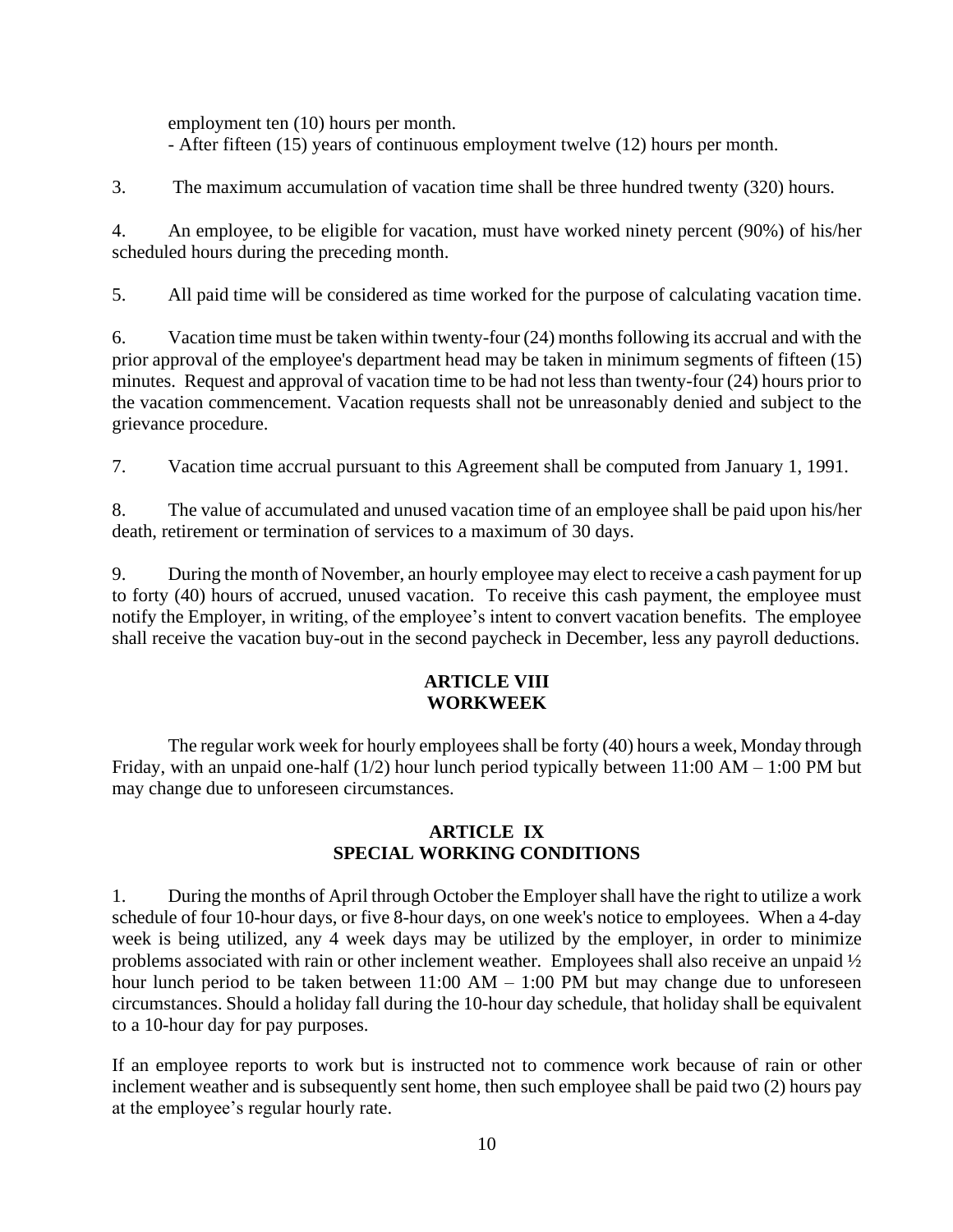2. Vacation, sick time and personal leave shall be converted into hours and charged according to whether the time is taken in an 8-hour or 10-hour day.

3. Should a holiday fall during the 10-hour day schedule, that holiday shall be equivalent to a 10 hour day for pay purposes.

# **ARTICLE X POSTING AND BIDDING**

A permanent vacancy in a job classification shall be posted in a prominent place for at least seven (7) calendar days before selection or hiring of an employee to fill the vacancy permanently. An employee who wishes to be considered for the vacancy shall file a written request to that effect with the Highway Superintendent within this seven (7) day period. First consideration in filling the vacancy shall be given to bargaining unit employees in other classifications who have the necessary qualifications. Where there is more than one bidder, seniority shall be the determining factor when other job qualifications are considered essentially equal. For the purpose of this Article, seniority shall be defined as total length of service in the Schuyler County Highway Department.

# **ARTICLE XI GRIEVANCES**

1. For the purpose of this Agreement a grievance shall be defined as a dispute or controversy between an individual employee covered by this Agreement and the Employer arising out of the application or interpretation of this Agreement; or a grievance as defined by Section 682, Subdivision 4 of Article 16 of the General Municipal Law.

2. The inclusion in this Article of grievances as defined by Article 16, Section 682, Subdivision 4 of the General Municipal Law is intended to substitute the grievance procedure of this Agreement for the grievance procedure which the Employer previously adopted under the terms of Article 16 of the General Municipal Law and which is required by said law, and upon the effective date of this Agreement the grievance procedure in this Agreement shall be the only such procedure available to employees covered by this Agreement.

3. The purpose of this Article is to provide the sole method for the settlement of grievances as defined herein and such grievances shall be settled in accordance with the following procedure:

Step 1

A grievance shall be presented orally by the aggrieved employee to the Highway Superintendent or his/her designee with or without his/her Association representative, at the employee's option, and within ten (10) working days from the date of knowledge of the cause or occurrence giving rise to the grievance. If discussion of the grievance with the Highway Superintendent or his/her designee does not result in resolution of the grievance, then

## Step 2

The aggrieved employee shall submit his/her signed written grievance to the County Administrator within twenty (20) working days from the date of the initial discussion of the grievance with the Highway Superintendent or his/her designee. Within ten (10) working days after he receives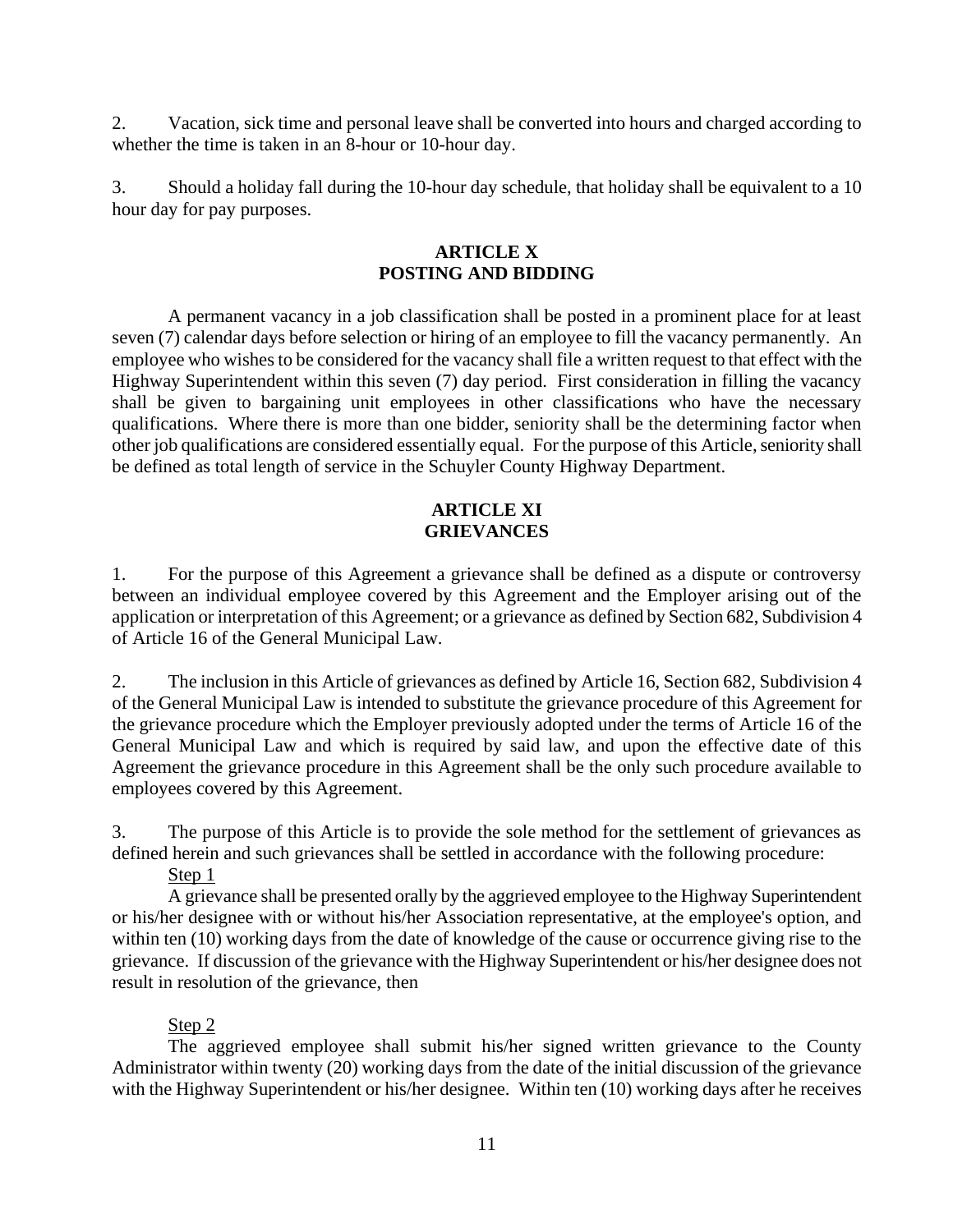the written grievance, the County Administrator will convene a meeting between the aggrieved employee, his/her Association representative and himself or other representatives of the Employer for the purpose of resolving the grievance. If the grievance is not resolved as a result of this meeting, then not later than ten (10) working days following the date the meeting occurred the Employer will deliver to the aggrieved employee and his/her Association representative its decision on the grievance in writing.

Failure to give an answer within the specified time limits set out above shall automatically move the grievance to the next step. The time limits specified in this Article may be extended by mutual, written agreement between the parties.

#### Step 3

In the event the aggrieved party is not satisfied with the decision issued at Step 2, a demand for arbitration shall be presented to the County Administrator or his/her designee within twenty (20) working days of receipt of the Step 2 decision. The aggrieved party shall forthwith request that the New York State Public Employment Relations Board submit a list of suitable arbitrators from which, by alternately striking names, the parties shall select the arbitrator who shall arbitrate the dispute in accordance with Voluntary Labor Arbitration Rules of the American Arbitration Association.

The arbitrator shall apply the express terms of this Agreement to the issues presented by the grievance and to the facts which he determines to exist on the basis of the evidence presented, but he shall have no power to add to, subtract from or modify any provisions of this Agreement in making his/her advisory award. The award of the arbitrator shall be advisory only to the parties.

Should there be any dispute between the Employer and any employee concerning the existence of good and sufficient cause for discharge or discipline, such dispute shall be adjusted as a grievance in accordance with the terms of this Agreement, with the exception of all discharge or discipline cases which are excluded under this grievance procedure by virtue of the exclusion of the application of this grievance procedure to areas subject to State and local Civil Service Law or Rules as provided in paragraph (3) above.

#### Step 4

Within fifteen (15) working days following receipt of the advisory arbitration award the Employer shall notify the Association in writing of the action it intends to take with respect to such award. The Association shall have the right to appear before the Legislature at a time of which reasonable advance notice is provided, and prior to the time proposed action of the Legislature is taken, provided it requests that opportunity within ten (10) working days of the time it is notified of the proposed action. Such request shall be make to the Chairman or the Clerk of the Legislature.

4. Before resorting to the grievance procedure set forth above, or at any time during the grievance procedure, the parties may agree to submit the subject matter of a grievance to the Labor-Management Committee established in Article XXIII. If the parties agree to submit a dispute to the Labor-Management Committee, then the time limitations applicable to the matter shall be suspended until such Labor-Management Committee meeting.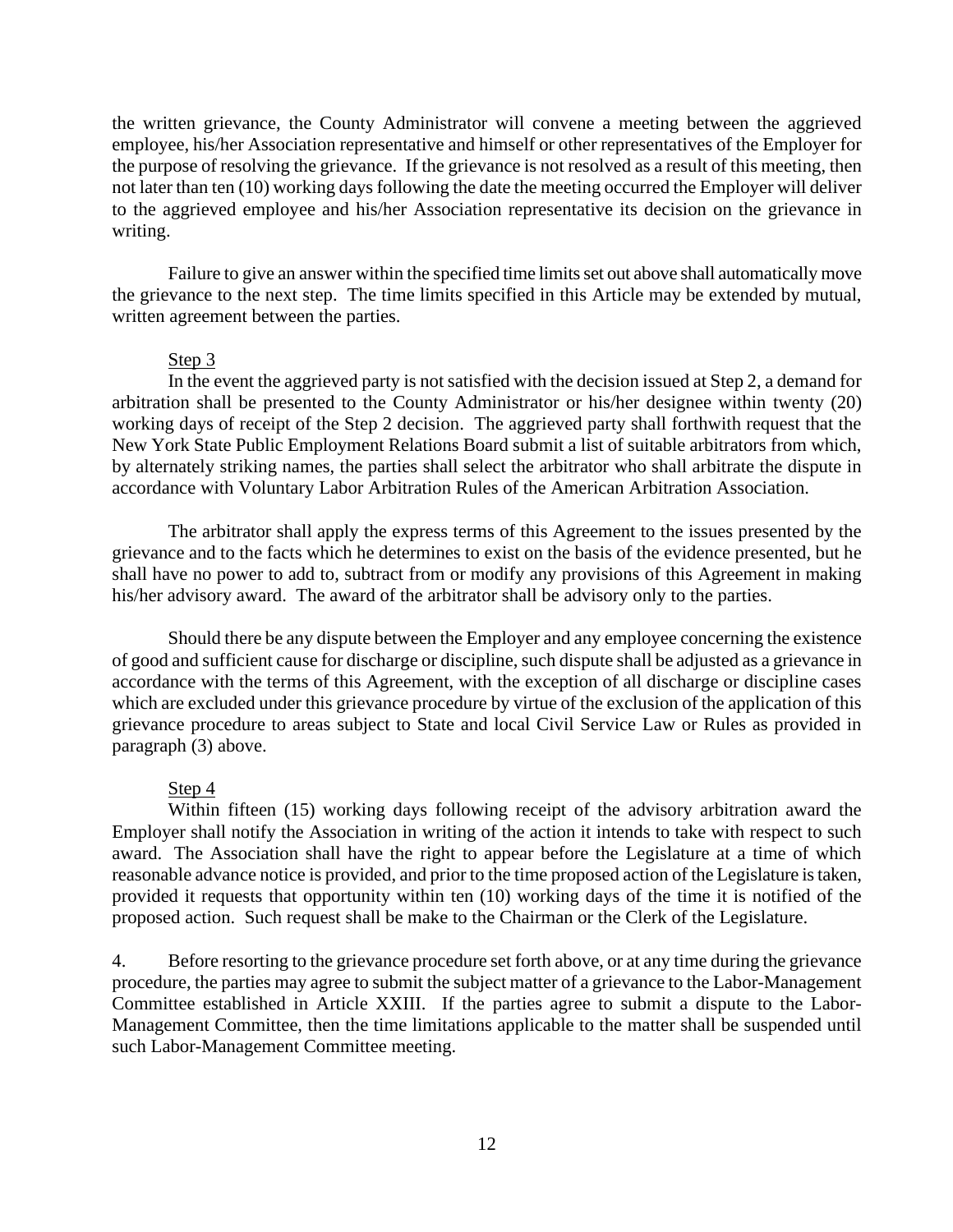# **ARTICLE XII SICK LEAVE**

1. After the successful completion of six (6) months of service, excluding absence from work for any reason, an employee shall be credited with two (2) days of accumulated sick leave and shall be permitted to accumulate up to one thousand six hundred twenty (1620) hours of paid sick leave to be applied toward time off due to illness or injury. Such leave shall be reduced by one day or fraction of a day actually taken for sick leave purposes.

2. Each employee will be credited with one (1) day of sick leave during each month his/her total credited sick leave is less than one thousand six hundred twenty (1620) hours, and during which he is actively at work for at least fifty percent (50%) of the regularly scheduled work days, exclusive of vacations.

3. Employees may in no event accumulate more than one thousand six hundred twenty (1620) hours of sick leave.

4. Sick leave benefits provided by this Agreement may be used in cases involving the illness or injury of the employee's child or children and/or spouse.

5. When continuous sick leave exceeds five (5) days, the Employer may require as a condition of payment a statement from the employee's physician certifying the nature of the illness and the probable period of disability. When continuous sick leave exceeds thirty (30) calendar days, the Employer may require a physical examination by a physician selected by the Employer. Where the Employer selects a physician for the examination of an employee, such examination will be paid for by the Employer.

6. Any false representation made by an employee in connection with a claim for sick leave benefits shall be deemed just cause for discipline.

7. Accumulated sick leave shall not be payable at the time of termination of employment, whatever the reason, except in accordance with Paragraph 10 of the Article, and/or unless a physician selected by the Employer certifies that the termination of the employment was necessitated by illness or injury and then only so long as such illness or injury continues and the employee permits physical examination at reasonable intervals.

8. All present employees who have accrued sick leave shall be credited with such unused sick leave. Further accruals provided hereunder shall commence as of January 1, 1991.

9. Any employee with twenty (20) or more years of cumulative service with the Employer and who retires from such employment shall, at the time of retirement, be credited with an amount computed by multiplying his/her number of accumulated, unused sick leave by his/her then current daily rate and then multiplying that amount by twenty-five percent (25%), and such amount shall be retained by the Employer and utilized for the purpose of paying the retiree's health insurance premium until such time as the monies are exhausted. The health insurance plan (individual or family) shall be the same as that which was in effect prior to the employee's retirement. (A retired employee may opt to change from family to individual coverage, but not from individual to family.) Upon exhaustion of the monies provided for herein, a retired employee may elect to continue in the health insurance plan at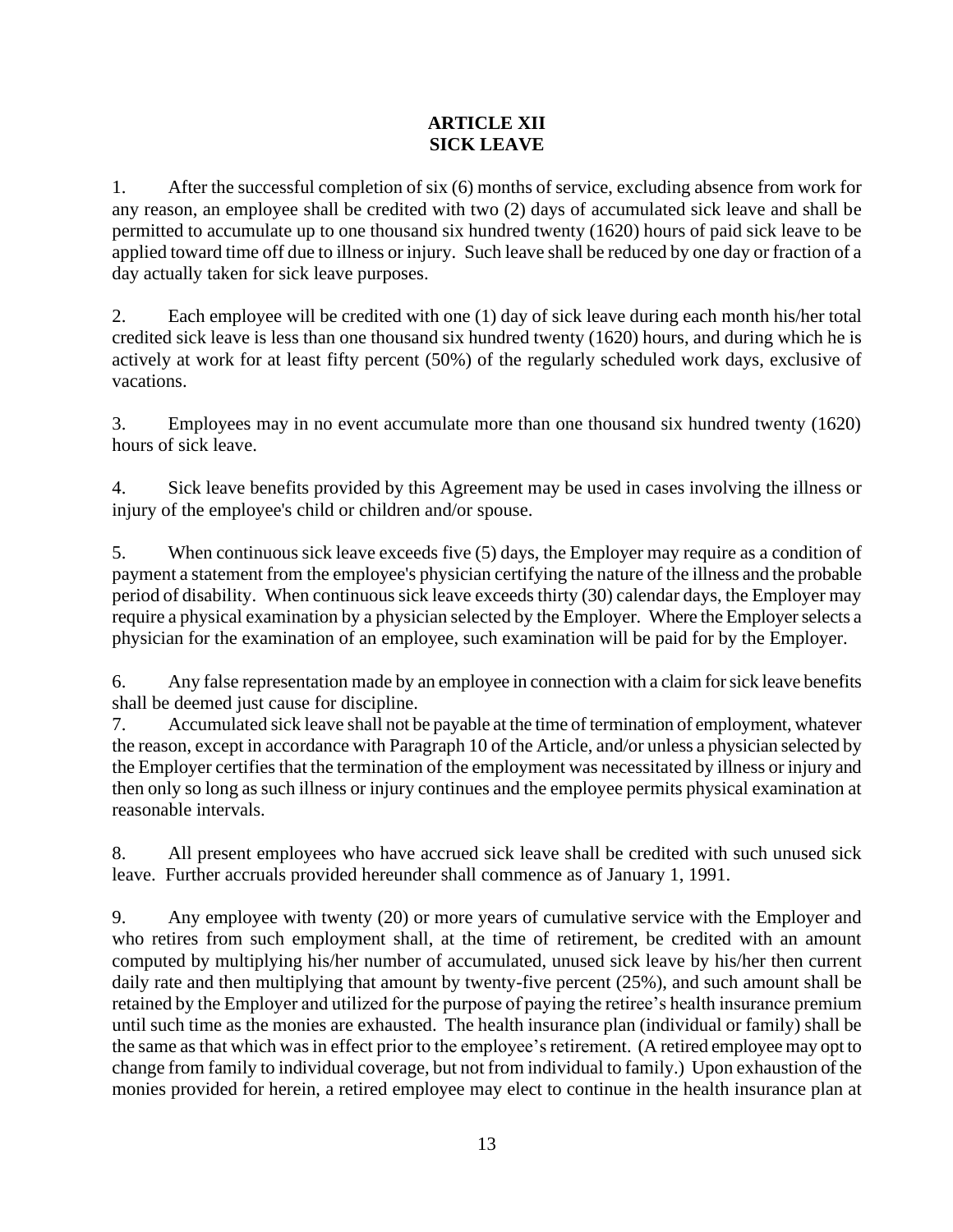his/her own expense. The implementation of this provision shall in no way diminish the percentage of retiree health insurance premiums currently paid by the Employer. Unused sick accruals cannot be donated to the sick leave bank upon termination of employment.

10. Sick Leave Bank: All employees shall be allowed to contribute two (2) sick days from their accumulated total to a sick leave bank. The bank shall be administered by the CSEA Unit President or his/her designee, the Department Head or his/her designee and the Personnel Officer or his/her designee. Requests for days from the bank shall be approved by both parties, whose approval shall not be unreasonably withheld. To be eligible to utilize sick leave bank days an employee must:

- a. Have contributed days to the bank;
- b. Be out of accumulated sick leave;
- c. Have exhausted all other leaves with the exception of disability leave;
- d. Have an illness or injury of thirty (30) days or longer duration;
- e. Make arrangements acceptable to the sick leave bank committee for repayment of utilized days.

Usage of sick leave bank leave will be considered the same as usage of personal sick leave days for all purposes. Should the bank need additional days, the committee shall be authorized to request additional days from participants. Should the bank exhaust all days, it shall become inoperable if and until such time that a sufficient number of days are donated to reactivate the same. In the event a member resigns from County employment while maintaining a due balance to the sick bank, reimbursement to the sick bank will be taken from any final accrual pay out that the employee is entitled to.

# **ARTICLE XIII BEREAVEMENT LEAVE**

1. In the event of death of one of the following members of an employee's family: parents, including foster or step-parents, spouse or children or step-children, brother or sister or step-brother or sister, mother-in-law, father-in-law, sister-in-law, brother-in-law, grandparent, grandchild, daughter-in-law or son-in-law, the employee shall receive leave with pay, at the employee's regular daily rate, for a maximum of three (3) days. One (1) of three (3) days may be used at a later date for internment.

2. In the event of death of the employee's aunt or uncle, the employee shall receive leave with pay, at the employee's regular daily rate, for a maximum of one (1) day.

3. If an employee needs to take additional time for bereavement he orshe may do so with the prior approval of the employee's Department Head or designee, and may use other accumulated leave time or take unpaid leave for the additional time approved.

# **ARTICLE XIV MILITARY LEAVE**

Military Leave and training shall be provided as covered by all applicable laws for all employees covered by this Agreement.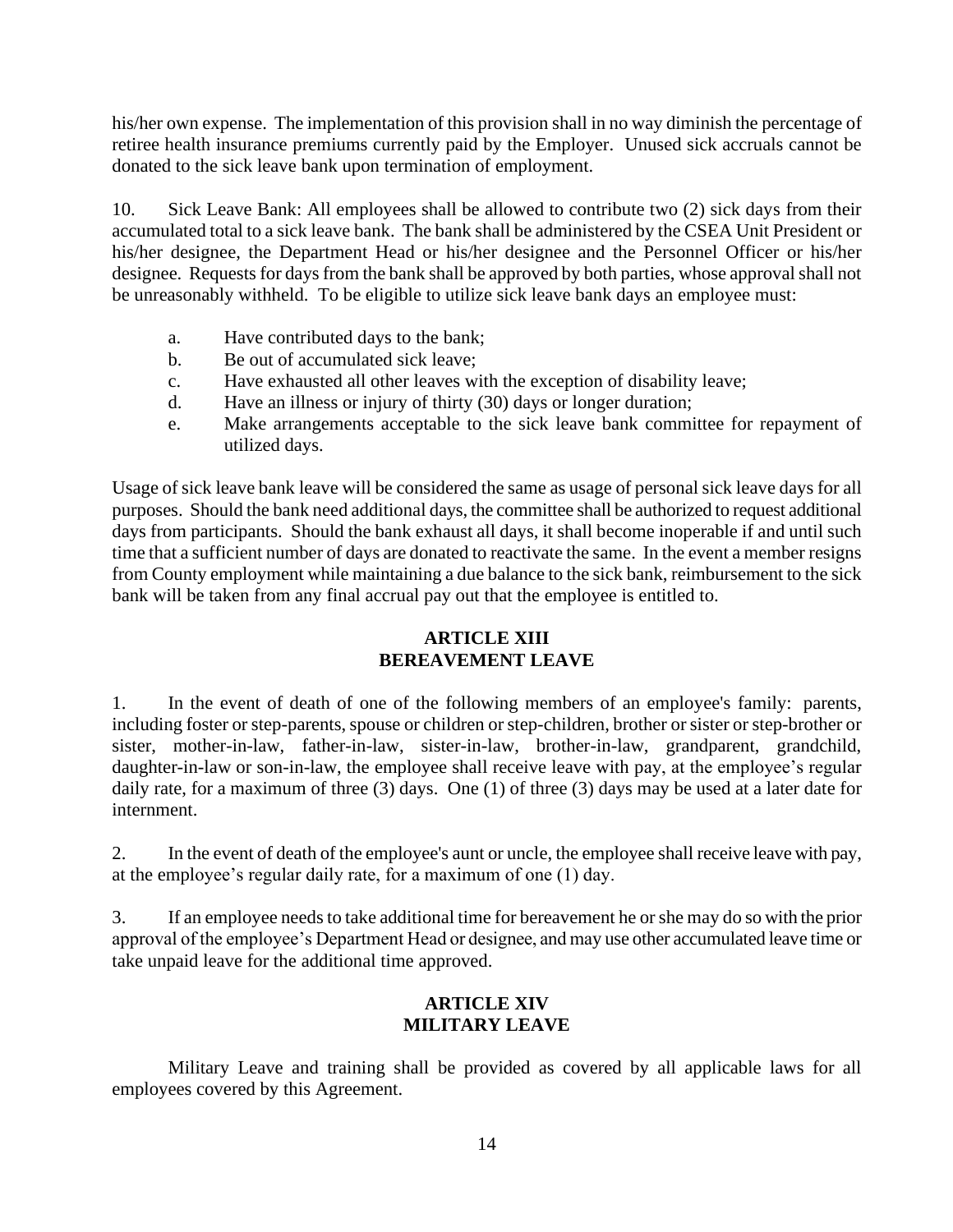# **ARTICLE XV LEAVE OF ABSENCE**

1. A request for a leave of absence shall be made in writing to the employee's department head at least thirty (30) days prior to the effective date thereof, except in the case of medical emergency. The request must contain the reason for the leave. The department head may, in his/her discretion, grant such a leave of absence without pay for a period of up to four (4) months. Upon written application by an employee on leave of absence, the department head may, in his/her discretion, renew such leave for a further period of time.

2. Adoption Leave: Where the employer is satisfied that the Agency involved properly requires it, an employee who is adopting a child five (5) years of age or younger will be granted leave of absence for a period not to exceed six (6) months.

# **ARTICLE XVI PERSONAL LEAVE**

1. Each employee, after the successful completion of six (6) months of service, excluding absence from work for any reason, shall be entitled to take up to three (3) paid personal leave days each of the twelve (12) month periods beginning January 1, 1991; personal leave not used in a calendar year shall be added to accumulated sick leave, subject to the provisions of Article XII.

2. Personal leave shall be taken in fifteen (15) minute segments. Time off should be approved by the employee's Department Head. Time off may not be applied to personal leave unless application for such leave was made at least twenty-four (24) hours prior to the time the leave begins (except in the cases of serious emergency) and such application was approved by the employee's department head. Personal leave may be taken with less than twenty-four (24) hours advance notice with approval of the employee's Department Head or designee and shall not be unreasonably withheld.

# **ARTICLE XVII INSURANCES**

- 1. Health Insurance
- Effective November 1, 2021, all employees shall move to the Chemung County Excellus Blue PP03 Plan. (\*There shall be no other plan option available.) Contribution rates to remain the same for 2021.
- Effective January 1, 2022, all employees currently paying 10% contribution shall be increased to 13%. All employees currently paying 15% contribution shall be increased to 16%. All employees currently paying 20% remain the same.
- Effective January 1, 2023, all employees currently paying 13% contribution shall be increased to 14%. All employees currently paying 16% contribution shall be increased to 17%. All employees currently paying 20% remain the same.
- Effective January 1, 2024, all employees currently paying 14% contribution shall be increased to 15%. All employees currently paying 17% contribution shall be increased to 18%. All employees currently paying 20% remain the same.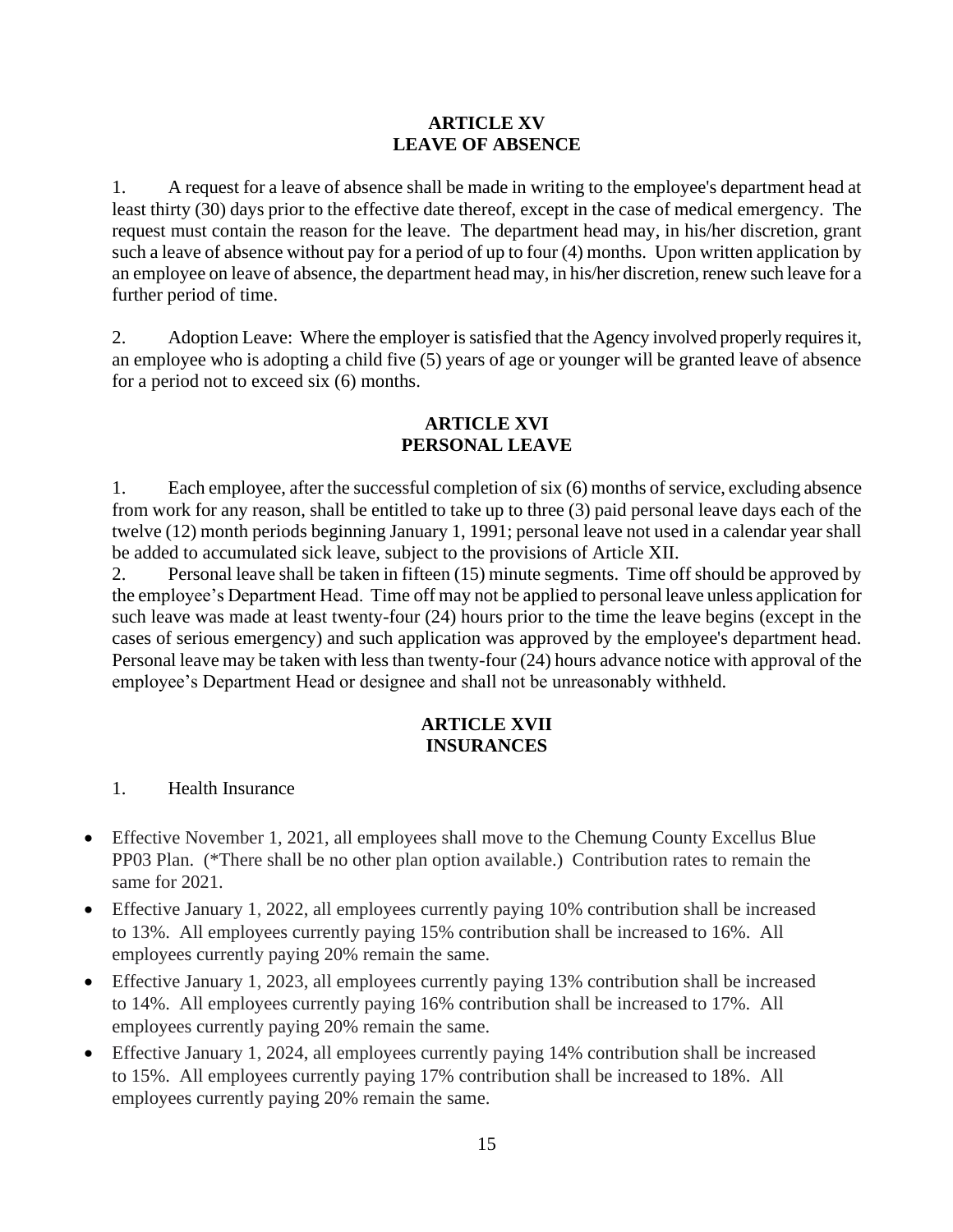• Effective January 1, 2025, all employees contributions shall remain the same.

Bargaining unit employees enrolled in family coverage shall receive a one-time payment of \$1000 and all bargaining unit employees enrolled in individual coverage shall receive a one- time payment of \$500 no later than the first payroll in November 2021.

#### 2. Flexible Spending Account

The Employer will maintain a Flexible Spending Program, which includes provisions for health premium conversion, non-covered health expenses and dependent care expenses coverage. Once established, participation in the premium conversion portion of the program shall be automatic unless an employee chooses not to participate. All elections to decline coverage for the premium conversion shall also be filed in writing with the Employer's Human Resources Department. Participation in the dependent care and non-covered health expense portion of the program shall be voluntary.

#### 3. Disability Insurance

The Employer shall provide the New York State Disability Insurance Plan to all employees, at no cost to the employee.

#### 4. Health Insurance Buy-Out

If an employee and the employee's spouse both work for the Employer, such employee and spouse shall only be eligible to receive benefits from one family health and dental insurance plan. Such provision shall not exclude an employee from the Health Insurance Buy-Out program.

An eligible employee may decline the health, dental and vision coverage provided in this Article XVII, and instead elects to receive payment of thousand five hundred dollars (\$1,500) for each full calendar year that he or she declines family coverage or six hundred fifty dollars (\$650) for each full calendar year that he or she declines individual coverage. Less Than Full-Time employees shall also be entitled to this option to be calculated on a pro-rata basis. Upon satisfaction of the conditions set forth below, payment will be made at the end of the calendar year. In order to receive the payment set forth above, the employee must: (i) be actively employed by the Employer for the entire calendar year; and (ii) provide satisfactory documentation establishing that the employee was covered under a health insurance plan to which another individual subscribed for the entire calendar year. Such documentation must be provided prior to payment at the end of the year.

 An eligible employee who currently participates in the Employer's Plan may decline health, dental and vision coverage (to be effective on January 1 of the following year) only between November 1 and November 15 of any calendar year. After an employee declines such health, dental and vision coverage, the employee will not be eligible to enroll in the Employer's Plan unless the employee provides satisfactory documentation that the employee no longer has alternate coverage. Under such circumstances, the employee shall be allowed to re-enroll in the Employer's Plan, subject to the Plan's enrollment procedures and requirements. When an employee re-enrolls in the Employer's Plan during the Plan year, the employee shall be eligible to receive (at the end of the calendar year) a pro-rated payment based upon the number of months during the year for which the employee did not receive coverage under the Plan.

 In addition to the pro-rated payment described above, the Employer shall provide an eligible employee (at the end of the calendar year) with a pro-rated payment for a partial year of declined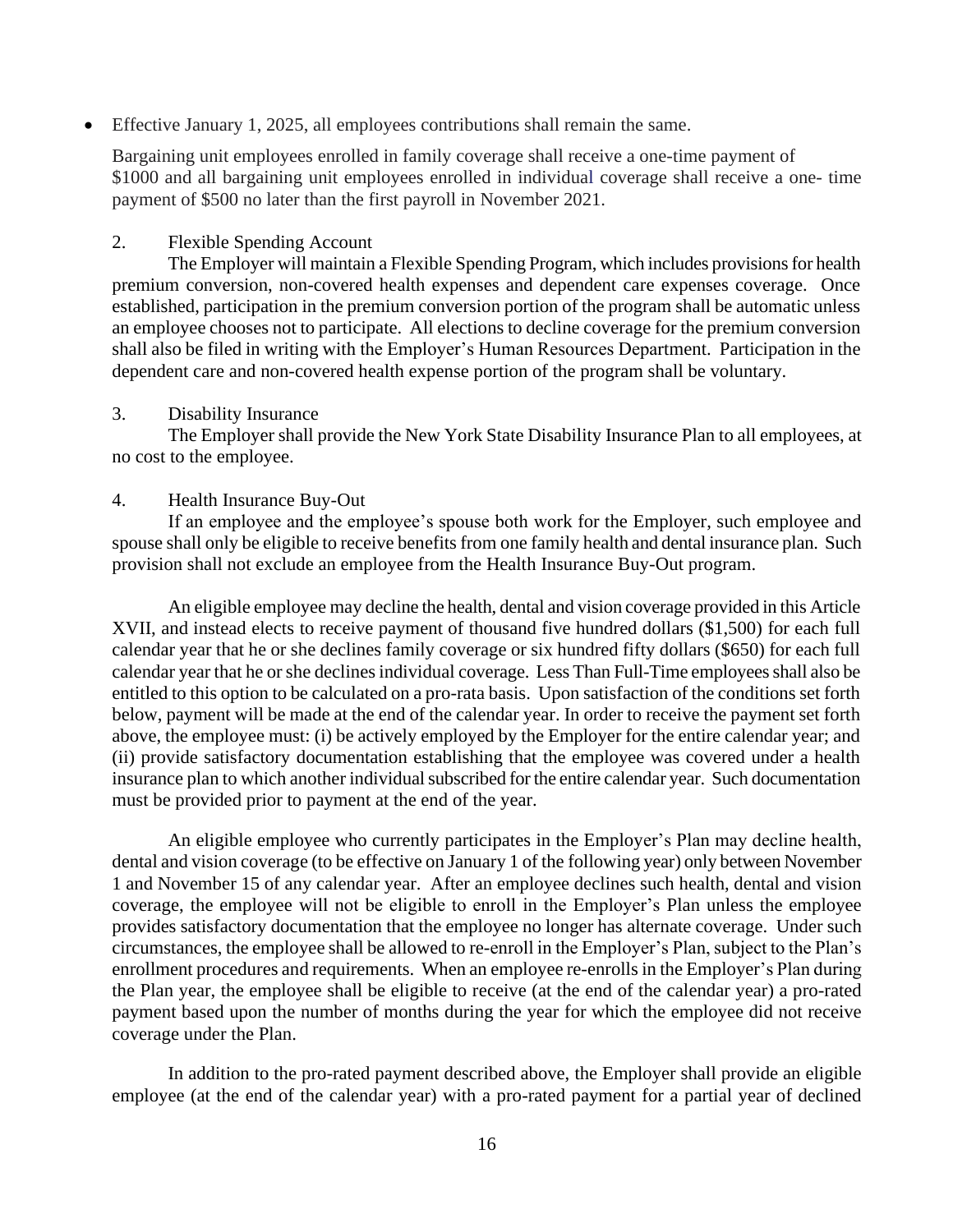coverage when such coverage is declined during the employee's initial and terminal years of employment.

#### 5. Retiree Benefits

The Employer shall pay the premium cost for health insurance for all full-time employees and eligible dependent(s) upon retirement as follows:

Upon retirement, the Employer will continue its current practice of paying a contribution towards health insurance premiums for County retirees who are enrolled in the Employer's Plan.

| The Employer's contribution shall be:            |                          |
|--------------------------------------------------|--------------------------|
| Employees with 15-25 cumulative years of service | Employee 50%, Spouse 35% |
| Employees with 26-30 cumulative years of service | Employee 60%, Spouse 35% |
| Employees with 31-35 cumulative years of service | Employee 65%, Spouse 35% |
| Employees with 36+ cumulative years of service   | Employee 75%, Spouse 35% |

In addition, the Employer will discontinue its practice of paying the Medicare Part B monthly premium for both the employee and spouse and pay one (1) monthly premium only. In the case of an employee or spouse becoming deceased, the Employer will continue to pay one (1) Medicare Part B monthly premium in an amount not to exceed \$125.00.

Deferred Compensation – Employees may participate in the County's offered deferred compensation plan. Employees may change their deductions each pay period as long as the employee follows the procedures as set forth by the County.

## **ARTICLE XVIII CLOTHING AND EQUIPMENT**

1. At the discretion of the County Highway Superintendent, boots and rain suits may be issued at the expense of the Employer for specified jobs to hourly paid highway employees.

2. Each hourly paid highway employee will receive an annual uniform allowance toward his/her work uniform rental and upkeep expense; said allowance to be prorated over and during the year. Any and all uniform rental and upkeep expense in excess of the annual allowance shall be paid by the employee by prorated payroll deduction. Employees not renting uniforms shall be paid up to the annual uniform allowance for uniform expenses, provided appropriate receipts are provided to the Employer. Appropriate receipts may be dated anytime during the previous twelve (12) months for which reimbursement is being claimed and may be from any wholesale or retail establishment which sells clothing. Such reimbursement shall be paid in the first pay period of November of each year of this Agreement and will be paid separately from the employee's regular paycheck for that pay period. The amount of the annual uniform allowance shall be \$400.

 Any employee that is entitled to a clothing allowance may use the employer's vendors to purchase clothing and have the vendor bill the Employer through the Purchasing Department. If an employee chooses not to use the Employer's Purchasing Department, then all clothing purchases will be subject to taxes and the taxes shall not be reimbursed by the Employer.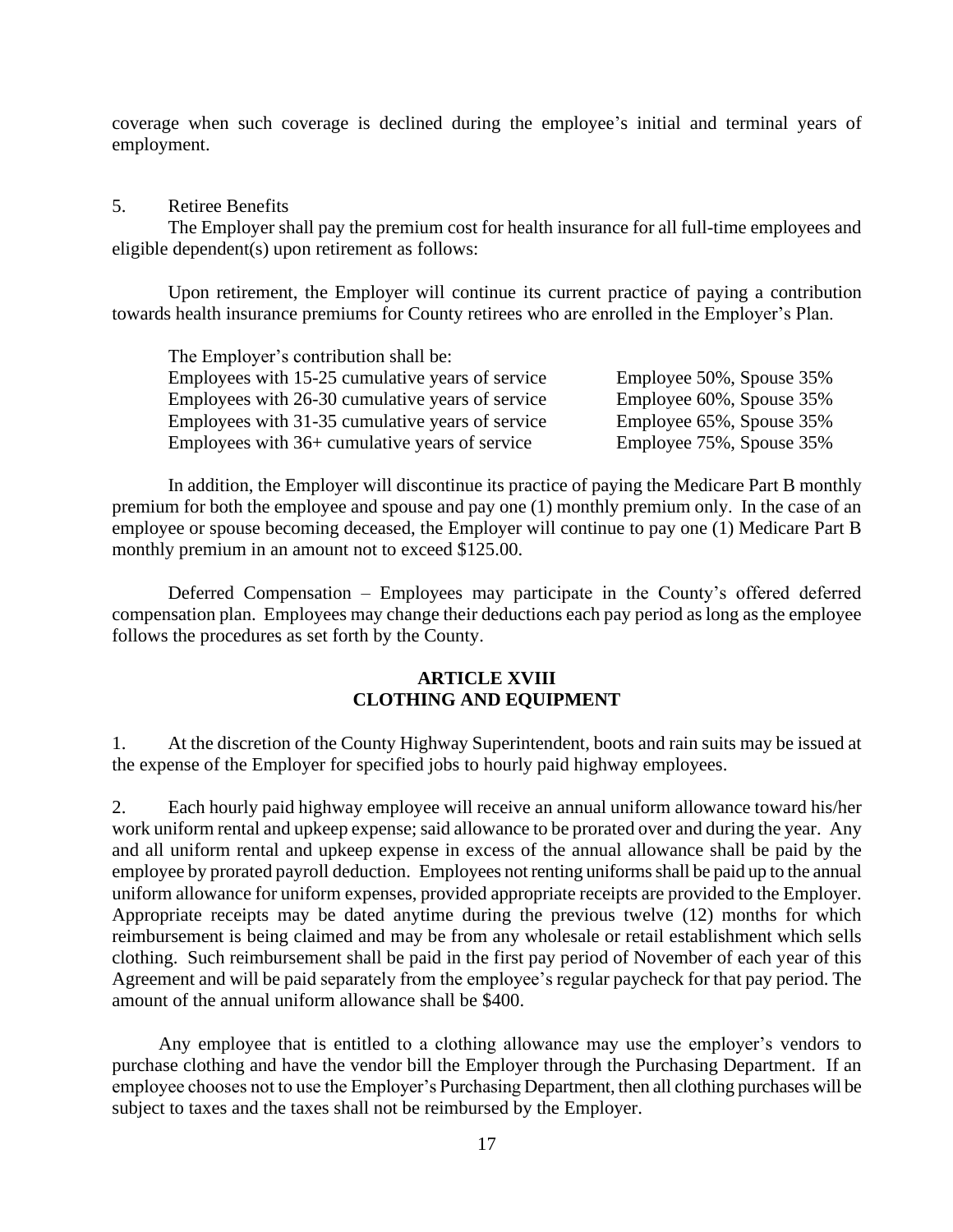3. The intent of the uniform allowance is to defray some of the costs an employee incurs for clothing articles that are damaged or ruined while performing his/her official duties for the Employer. Employees eligible for uniform allowance may use that allowance to help pay for uniforms from a uniform rental company or to purchase new work clothing.

 The following clothing will be reimbursable: Appropriate work foot wear, socks, tee-shirts, pants/jeans, shirt/blouse, hats, jacket/sweatshirts, and thermal underwear/long johns. Appropriate footwear does not include sneakers (unless steeled toe), sandals, clogs, hi-heel shoes, sling backs or backless shoes.

 Receipts must have clear identification of the clothing articles purchased. If a receipt only identified an article by letter or number, the tag from the clothing article should be attached and/or the employee may be required to provide a brief written statement as to clothing article for which reimbursement is sought.

 The amount to be reimbursed to an employee per year will not exceed the maximum uniform allowance as specified in the collective bargaining agreement.

### **ARTICLE XIX DISCIPLINE**

In the case of a disciplinary procedure for employees who would be covered under Section 75 of the Civil Service Law, the Employer and Association agree to substitute only the procedure in Section 75 for a hearing and use the alternative of a list of mutually agreeable hearing officers on a rotation basis to hear and issue advisory determinations. The cost of such Hearing Officer shall be shared equally between the parties.

Employees in labor class titles pursuant to Civil Service are not afforded any disciplinary protection.

#### **ARTICLE XX LAYOFFS**

1. All employees covered by this Agreement, including non-competitive and labor class, shall be laid off and recalled in accordance with provisions of the Civil Service Rules, as promulgated by the Personnel Officer, in the event of layoff of hourly paid highway employees, no new employees shall be hired until all such employees laid off shall have been recalled.

2. A permanent hourly paid highway employee laid off due to the lack of work shall not forfeit any longevity, vacation, sick leave or retirement benefits accrued prior to the period of unemployment. Indefinite layoffs shall build seniority up to a maximum of one (1) year; thereafter, seniority shall be frozen.

3. Effective January 1, 2021 through December 31, 2023, no bargaining unit employees shall be laid off or suffer a reduction of hours. However, a reduction of hours may be mutually agreed upon by the employer, employee, and CSEA.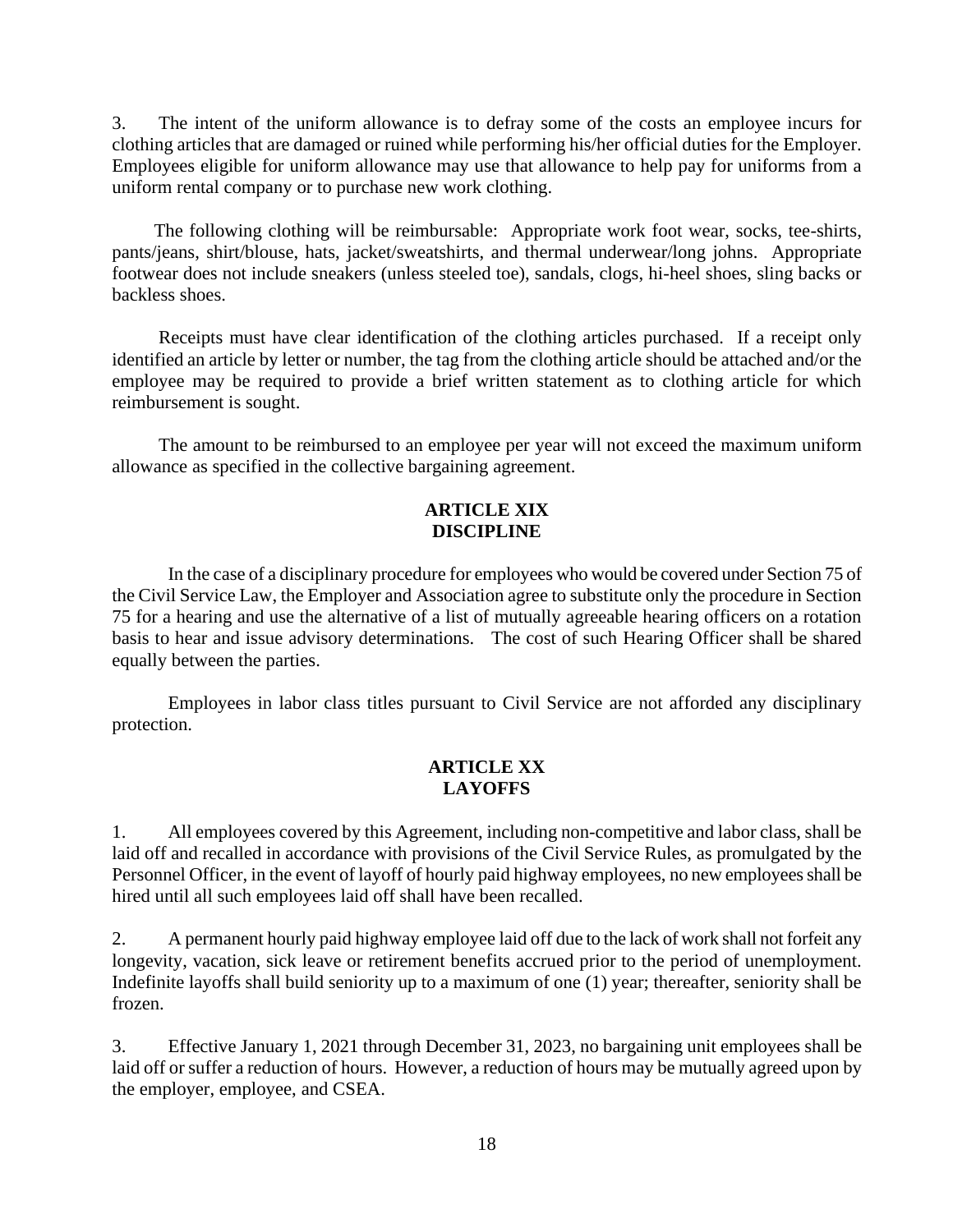#### **ARTICLE XXI PENSIONS AND DEATH BENEFIT**

The present coverage under the New York State Retirement System, Section 75(I), Article 14 and 15 of the New York State Retirement and Social Security Law, shall continue in effect during the term of this Agreement. Additionally, the Guaranteed Ordinary Death Benefit effective April 1, 1974 shall continue in effect during the term of this Agreement. Employees shall be covered under Section 41-j of the New York State Retirement and Social Security Law (Allowance of Unused Sick Leave).

#### **ARTICLE XXII DRUG FREE WORK ENVIRONMENT**

It is the goal of the Employer and Association to have a drug-free work environment. Accordingly, the Employer has adopted the drug & alcohol Testing Policy in accordance with the FHWA regulations for full-time Highway Department employees who possess Commercial Drivers Licenses (CDL's).

Effective January 1, 2006 this Agreement expands that policy to require all full-time, part-time and temporary employees to be covered by the provisions of those regulations and County policy.

To assure compliance with the FHWA-CDL Regulations, the Employershall maintain separate lists for random testing between CDL employees and non-CDL employees.

All consequences maintained in the regulations shall remain in effect for permanent full-time or part-time non-CDL employees.

## **ARTICLE XXIII LABOR-MANAGEMENT COMMITTEE**

The parties agree to establish a Labor-Management Committee to foster and continue harmonious labor relations by discussing issues of mutual concern in an attempt to reach an informal resolution. CSEA and the County will appoint no more than three (3) members each to said Labor-Management Committee. Meetings shall be held on a per month basis, if called, with an agenda presented by the party that calls the meeting.

#### **ARTICLE XXIV SEVERABILITY**

1. In the event any provision of this Agreement shall conflict with any of the provisions or requirements of any State or federal law, the provisions of such State or federal law shall control and the remaining provisions of this Agreement not thereby affected shall not be invalidated.

2. If a determination or decision is made pursuant to the preceding paragraph, the parties to this Agreement shall convene immediately for the purpose of negotiating a satisfactory replacement for such provision thereof.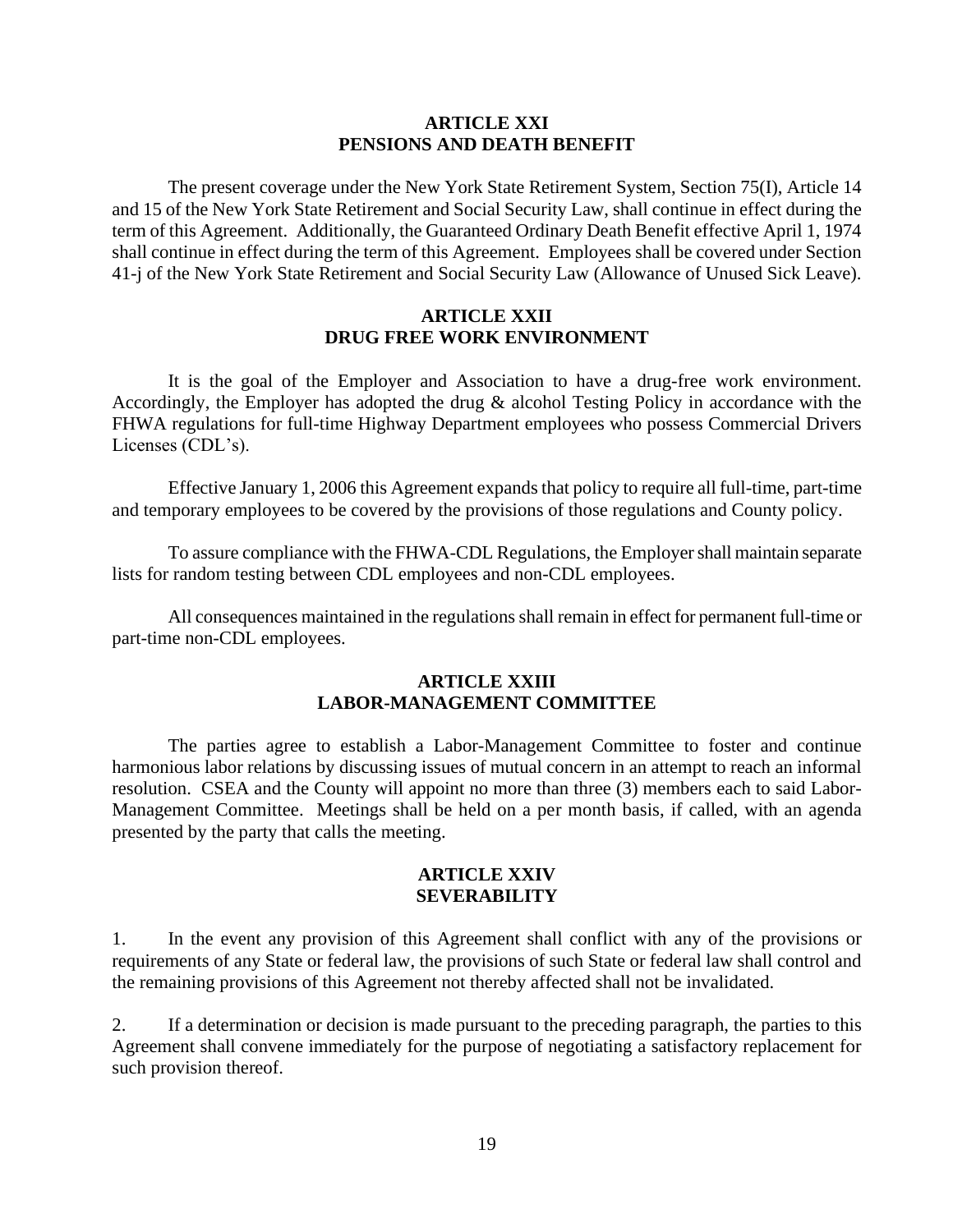## **ARTICLE XXV LICENSING FEES**

The County shall pay the cost of CDL renewals for all employees required to maintain same, upon presentation of proof of cost of renewal. Any additional level or class of CDL which is not required as part of maintaining employment with the County shall not be subject to reimbursement by the County.

## **ARTICLE XXVI AGREEMENT AND AMENDMENTS**

1. The foregoing constitutes the entire Agreement between the parties, and no verbal statement or other agreement, except an amendment in writing annexed hereto and designated as an amendment to this Agreement, shall supersede or vary the provisions herein.

2. Whenever the context so requires, the use of words herein in the singular shall be construed to include the plural, and words in the plural the singular, and words whether in the masculine, feminine or neuter gender shall be construed to include all of said genders. By the use of either masculine or feminine genders it is understood that said use is for convenience purposes only and is not to be interpreted to be discriminatory by reason of sex.

# **ARTICLE XXVII DURATION**

The duration of the successor collective bargaining agreement shall be from January 1, 2019 through December 31, 2022 and the relevant language of the agreement shall be modified accordingly.

Final agreement on these proposals is contingent upon ratification and approval of their terms by both the County Legislature and the bargaining unit membership.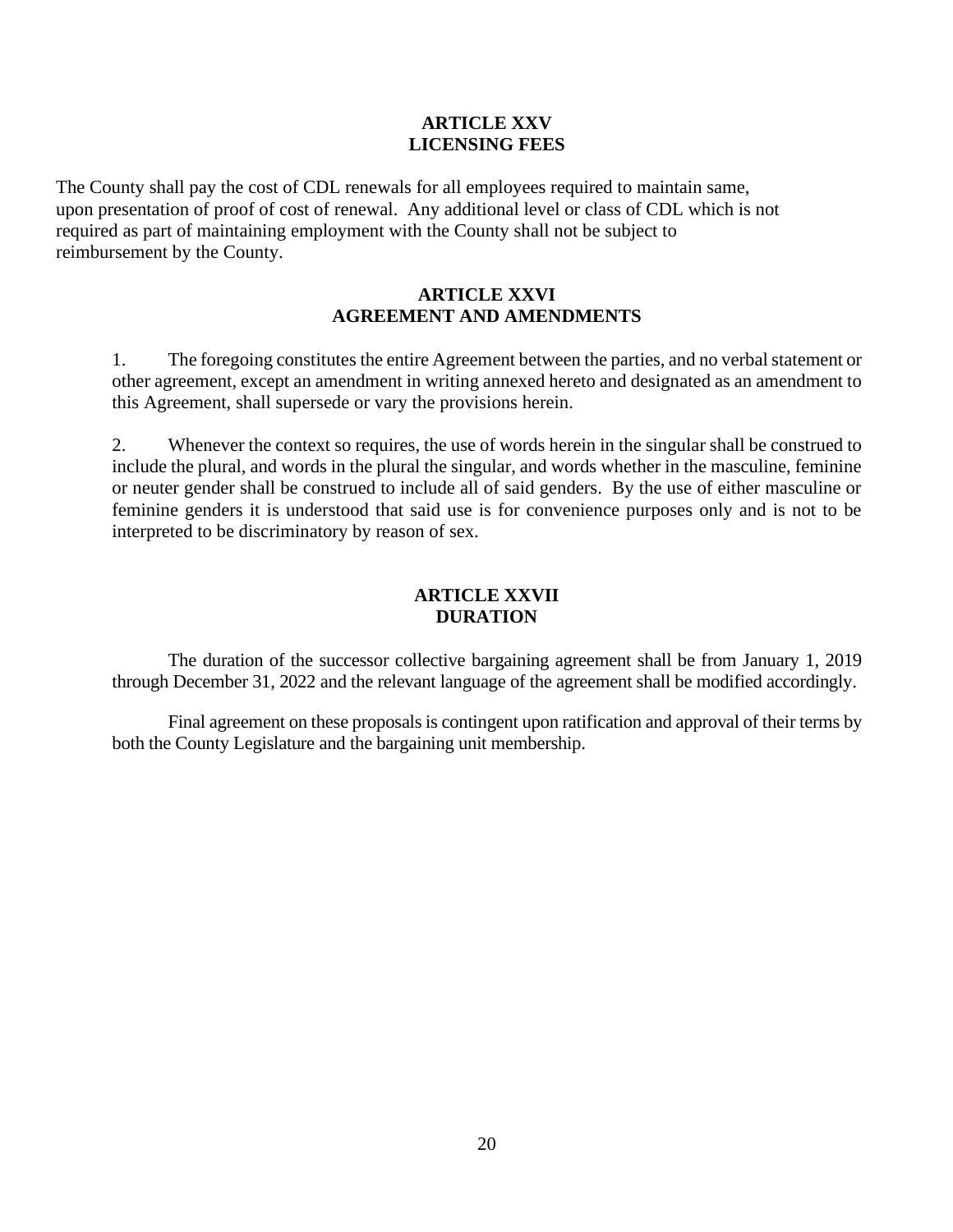#### **ARTICLE XXVIII LEGISLATIVE IMPLEMENTATION**

IT IS AGREED BY AND BETWEEN THE PARTIES THAT ANY PROVISION OF THIS AGREEMENT REQUIRING LEGISLATIVE ACTION TO PERMIT ITS IMPLEMENTATION BY AMENDMENT OF LAW OR BY PROVIDING THE ADDITIONAL FUNDS THEREFOR SHALL NOT BECOME EFFECTIVE UNTIL THE APPROPRIATE LEGISLATIVE BODY HAS GIVEN **APPROVAL** 

Signed at Watkins Glen, New York this 9<sup>H</sup> day of *February*, 2022.

FOR THE CIVIL SERVICE EMPLOYEES ASSOCIATION (HIGHWAY UNIT):

2/3/2022 Stephanie Engster

**Labor Relations Specialist** 

Billy Hoffman, President /

Brian DeStephen, Vice President

**FOR THE COUNTY OF SCHUYLER?** 

Carl H. Blewers, Chairman Schuyler County Legislature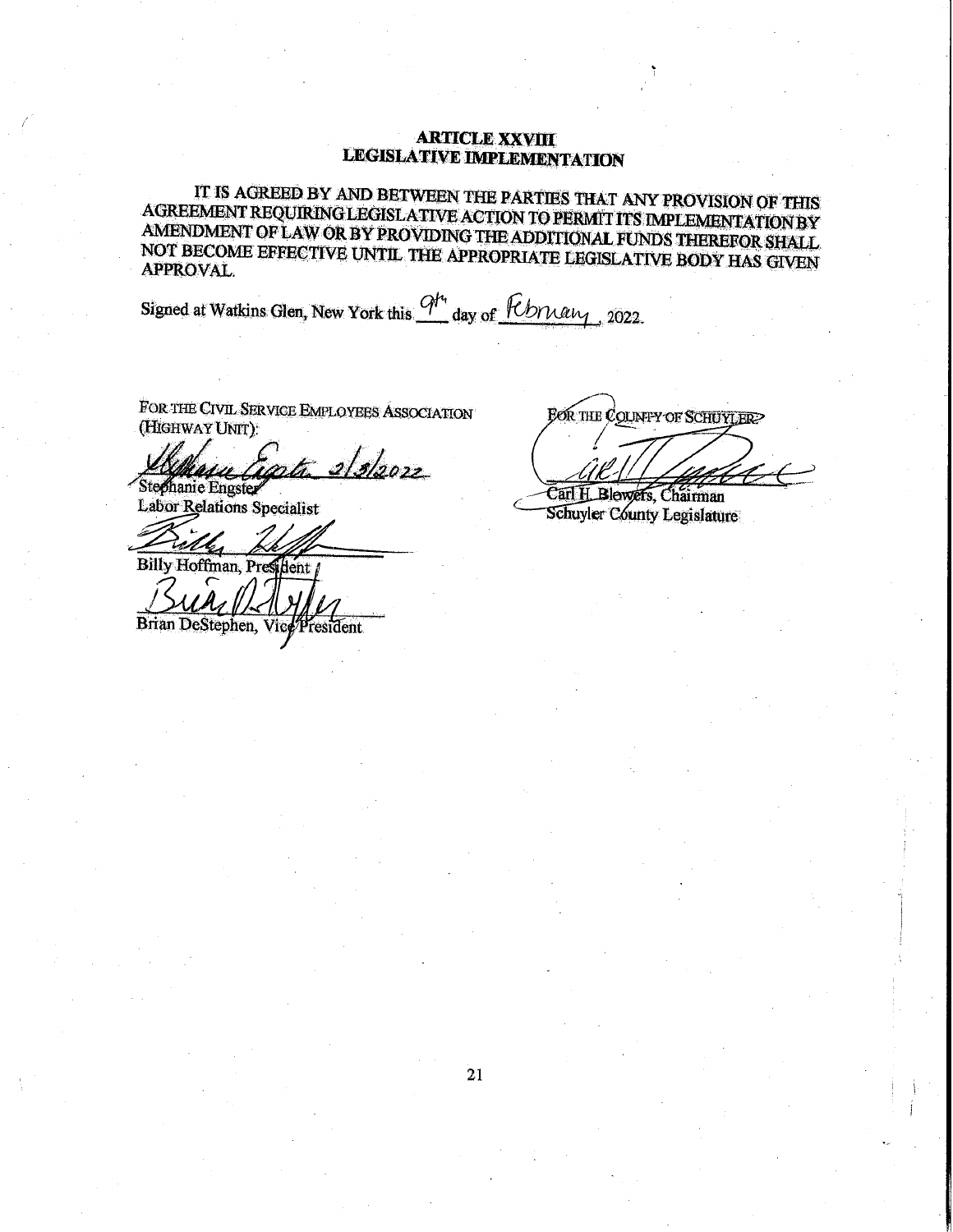# Rates for 2021 - 2025

 $\overline{\phantom{a}}$ 

|       | 2020                            |                  |               |       |               |        |               |        |               |        |       |
|-------|---------------------------------|------------------|---------------|-------|---------------|--------|---------------|--------|---------------|--------|-------|
|       | Title                           | Start            | Step 1        |       | Step 2        | Step 3 |               | Step 4 |               | Step 5 |       |
|       | Auto Mechanic Foreperson        | \$<br>$20.19$ \$ | $20.57$ \$    |       | 20.96 \$      |        | $21.35 \;$ \$ |        | $21.75$ \$    | 22.15  |       |
|       | Labor Foreperson                | \$<br>20.98 \$   | $21.38$ \$    |       | $21.77$ \$    |        | $22.16$ \$    |        | $22.57$ \$    | 22.94  |       |
|       | <b>Automotive Mechanic</b>      | \$<br>$19.64$ \$ | $20.03$ \$    |       | $20.41 \;$ \$ |        | $20.80$ \$    |        | $21.16$ \$    | 21.52  |       |
|       | <b>Heavy Equipment Operator</b> | \$<br>$20.05$ \$ | $20.44$ \$    |       | $20.82 \div$  |        | $21.20$ \$    |        | $21.58$ \$    | 21.97  |       |
|       | Highway Sign Maker              | \$<br>18.90 \$   | 19.29 \$      |       | $19.67$ \$    |        | $20.05$ \$    |        | $20.43$ \$    | 20.82  |       |
|       | Motor Equipment Operator        | \$<br>$18.75$ \$ | $19.12$ \$    |       | $19.48 \;$ \$ |        | $19.83$ \$    |        | $20.21$ \$    | 20.59  |       |
|       | Laborer                         | \$<br>18.42 \$   | 18.78 \$      |       | 19.14\$       |        | $19.51$ \$    |        | 19.89 \$      | 20.22  |       |
|       | 2021<br>3.75%                   |                  |               |       |               |        |               |        |               |        |       |
| Title |                                 |                  |               |       |               |        |               |        |               |        |       |
|       | Auto Mechanic Foreperson        | \$<br>20.95 \$   | $21.34 \;$ \$ |       | $21.74 \;$ \$ |        | $22.15$ \$    |        | $22.57$ \$    | 22.98  |       |
|       | Labor Foreperson                | \$<br>$21.77$ \$ | $22.18$ \$    |       | $22.59$ \$    |        | 23.00 \$      |        | $23.41 \;$ \$ | 23.81  |       |
|       | <b>Automotive Mechanic</b>      | \$<br>$20.37$ \$ | 20.78 \$      | 21.17 | \$            |        | $21.58$ \$    |        | $21.96$ \$    | 22.33  |       |
|       | Heavy Equipment Operator        | \$<br>20.80 \$   | $21.21$ \$    | 21.60 | \$            |        | 21.99 \$      |        | 22.39\$       | 22.79  |       |
|       | Highway Sign Maker              | \$<br>$19.61$ \$ | $20.02$ \$    |       | $20.41 \;$ \$ |        | 20.80 \$      |        | $21.20$ \$    | 21.60  |       |
|       | Motor Equipment Operator        | \$<br>19.46 \$   | 19.84 \$      |       | $20.21$ \$    |        | $20.58$ \$    |        | $20.97$ \$    | 21.36  |       |
|       | Laborer                         | \$<br>$19.11$ \$ | 19.48 \$      |       | 19.86 \$      |        | $20.24$ \$    |        | 20.64 \$      | 20.98  |       |
| Title |                                 |                  |               |       |               |        |               |        |               |        |       |
|       | 2022<br>3.50%                   |                  |               |       |               |        |               |        |               |        |       |
|       | Auto Mechanic Foreperson        | \$<br>21.68      | \$<br>22.09   | \$    | 22.51         | \$     | 22.92         | \$     | 23.36         | \$     | 23.79 |
|       | Labor Foreperson                | \$<br>22.53      | \$<br>22.96   | \$    | 23.38         | \$     | 23.80         | \$     | 24.23         | \$     | 24.64 |
|       | <b>Automotive Mechanic</b>      | \$<br>21.09      | \$<br>21.51   | \$    | 21.91         | \$     | 22.33         | \$     | 22.73         | \$     | 23.11 |
|       | Heavy Equipment Operator        | \$<br>21.53      | \$<br>21.95   | \$    | 22.36         | \$     | 22.76         | \$     | 23.17         | \$     | 23.59 |
|       | Highway Sign Maker              | \$<br>20.30      | \$<br>20.72   | \$    | 21.12         | \$     | 21.53         | \$     | 21.94         | \$     | 22.36 |
|       | Motor Equipment Operator        | \$<br>20.14      | \$<br>20.53   | \$    | 20.91         | \$     | 21.30         | \$     | 21.70         | \$     | 22.11 |
|       | Laborer                         | \$<br>19.78      | \$<br>20.16   | \$    | 20.56         | \$     | 20.95         | \$     | 21.36         | \$     | 21.72 |